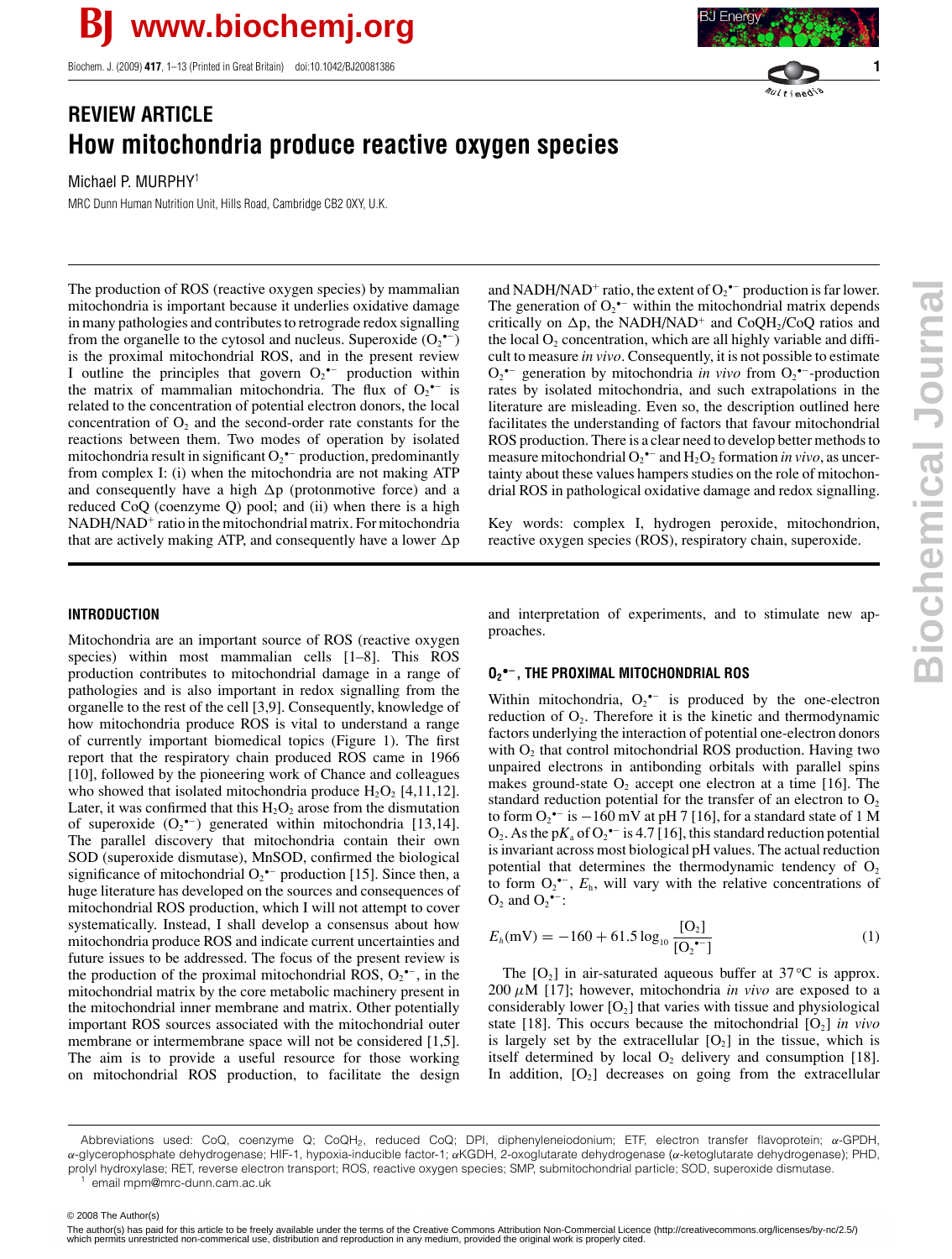

#### **Figure 1 Overview of mitochondrial ROS production**

ROS production by mitochondria can lead to oxidative damage to mitochondrial proteins, membranes and DNA, impairing the ability of mitochondria to synthesize ATP and to carry out their wide range of metabolic functions, including the tricarboxylic acid cycle, fatty acid oxidation, the urea cycle, amino acid metabolism, haem synthesis and FeS centre assembly that are central to the normal operation of most cells. Mitochondrial oxidative damage can also increase the tendency of mitochondria to release intermembrane space proteins such as cytochrome c (cyt c) to the cytosol by mitochondrial outer membrane permeabilization (MOMP) and thereby activate the cell's apoptotic machinery. In addition, mitochondrial ROS production leads to induction of the mitochondrial permeability transition pore (PTP), which renders the inner membrane permeable to small molecules in situations such as ischaemia/reperfusion injury. Consequently, it is unsurprising that mitochondrial oxidative damage contributes to a wide range of pathologies. In addition, mitochondrial ROS may act as a modulatable redox signal, reversibly affecting the activity of a range of functions in the mitochondria, cytosol and nucleus.

environment to the mitochondrion, owing to  $O<sub>2</sub>$  consumption by cytochrome oxidase [18,19]. Plausible estimates for the mitochondrial  $[O_2]$  *in vivo* are in the range  $3-30 \mu M$  [2]. The steadystate intramitochondrial  $[O_2^{\bullet-}]$  is difficult to measure accurately, but it is likely to be very low because of micromolar concentrations of MnSOD in the mitochondrial matrix (e.g. 11  $\mu$ M MnSOD in rat liver mitochondria [20]). This MnSOD will very rapidly  $(k \approx 2.3 \times 10^9 \text{ M}^{-1} \cdot \text{s}^{-1})$  catalyse dismutation of  $\text{O}_2$ <sup>-</sup> to  $\text{H}_2\text{O}_2$ by a process that is first-order with respect to  $[O_2^{\bullet-}]$  [2,4,5]. Furthermore, by acting as a very effective  $O_2$ <sup>\*-</sup> sink, MnSOD will favour the reaction of  $O_2$  with electron donors to form  $O_2$ <sup>\*</sup>, in effect increasing the flux of electrons from electron donors to  $H_2O_2$ [21,22]. Tentative estimates for  $[O_2^{\bullet-}]$  within the mitochondrial matrix are in the range 10–200 pM [4,5]. By combining these with a plausible intramitochondrial  $[O_2]$  of 25  $\mu$ M [2], eqn (1) gives  $E<sub>h</sub>$  in the range 150–230 mV for the reduction of O<sub>2</sub> to O<sub>2</sub><sup> $-$ </sup>. Even for a low [O<sub>2</sub>] of 1  $\mu$ M and a high [O<sub>2</sub><sup>•–</sup>] of 200 pM, the  $E_h$  value obtained is 68 mV.

Therefore, *in vivo*, the one-electron reduction of  $O_2$  to  $O_2$ <sup>+-</sup> is thermodynamically favoured, even by relatively oxidizing redox couples, and a wide range of electron donors within mitochondria could potentially carry out this reaction [1]. However, only a small proportion of mitochondrial electron carriers with the thermodynamic potential to reduce  $O_2$  to  $O_2$ <sup>--</sup> do so. Under most circumstances, small-molecule electron carriers such as NADH, NADPH,  $CoQH<sub>2</sub>$  (reduced coenzyme Q) and glutathione (GSH) do not react with  $O_2$  to generate  $O_2$ <sup>\*-</sup>. Instead, mitochondrial  $O_2$ <sup>\*-</sup> production takes place at redox-active prosthetic groups within proteins, or when electron carriers such as  $CoQH<sub>2</sub>$  are bound to proteins, and it is the kinetic factors that favour or prevent the one-electron reduction of  $O_2$  to  $O_2$ <sup>--</sup> by these that determine mitochondrial  $O_2^{\bullet-}$  production.

#### **THE CONTROL OF O2 •− PRODUCTION BY PROTEIN-BOUND REDOX GROUPS**

The factors determining the rate of  $O_2$ <sup>+-</sup> production by mitochondria are relatively straightforward. The first is the concentration of the enzyme or protein [E] containing electron carriers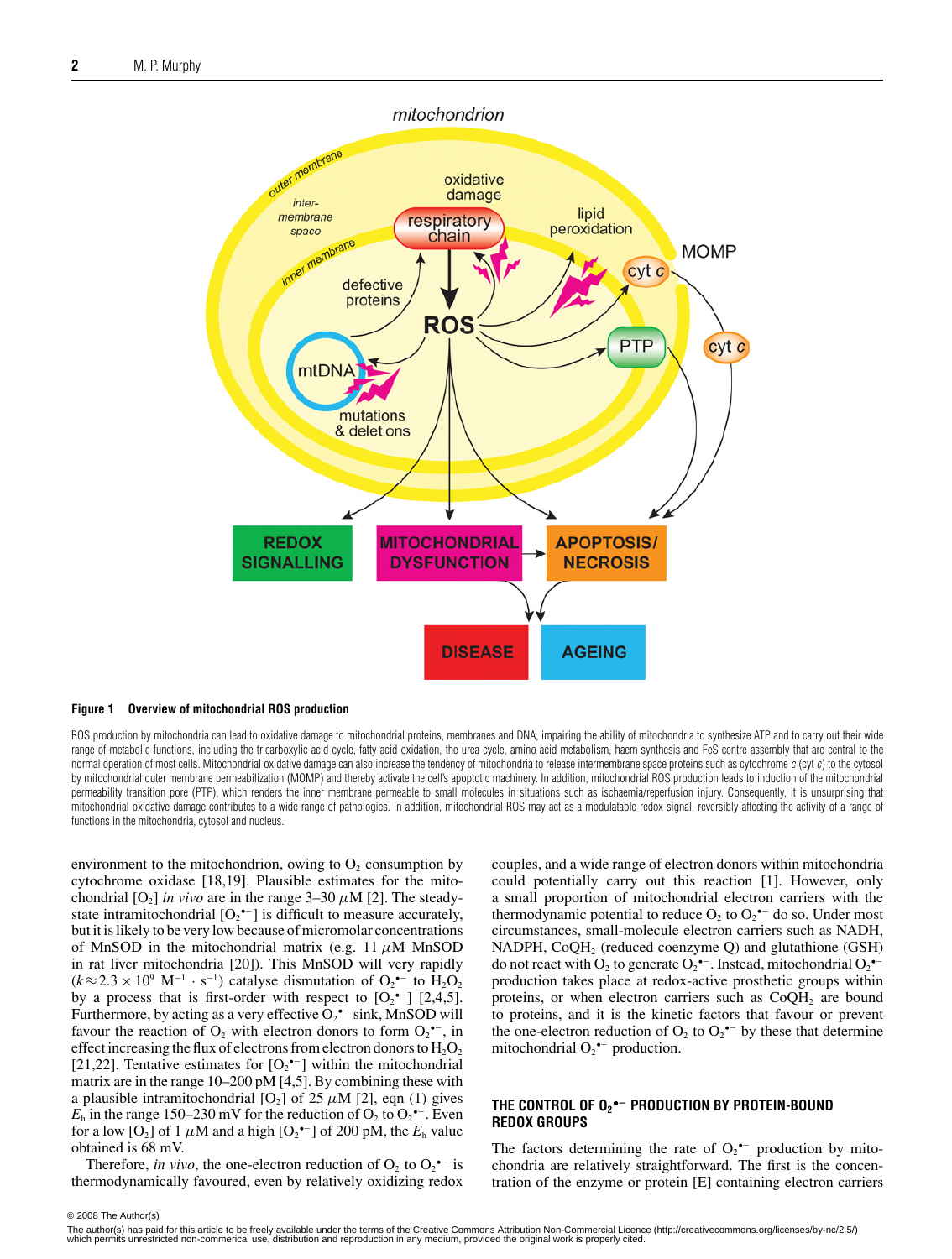that can exist in a redox form able to react with  $O<sub>2</sub>$  to form  $O_2$ <sup>•–</sup>. The second is the proportion  $(P_R)$  of this enzyme's electron carrier present in a redox form that can react with  $O_2$ . As many redox-active groups exist only transiently in a state that can react with  $O_2$ ,  $P_R$  is a time-average. The remaining factors are the local  $[O_2]$  and the second-order rate constant  $(k<sub>E</sub>)$  for the reaction of that electron carrier with  $O_2$  to form  $O_2$ <sup>\*-</sup>. For a given enzyme or protein (E), the rate of  $O_2$ <sup>•–</sup> production is:

$$
\left(\frac{d[O_2^{\bullet-}]}{dt}\right)_E = k_E[O_2]P_R[E]
$$
\n(2)

This can be extended to consider several potential electrondonor sites within mitochondria, and also to take into account multiple electron donor sites within a single protein:

$$
\left(\frac{d[O_2^{\bullet-}]}{dt}\right)_{\text{Total}} = [O_2] \sum_i (k_E P_R[E])_i \tag{3}
$$

The concentration of the enzyme responsible for  $O_2$ <sup>\*-</sup> production, [E], will vary with organism, tissue, state, age or hormonal status, and may underlie many of the changes in maximum ROS production capacity between tissues [23]; for example, complex I content may explain the different maximum capacities of pigeon and rat heart mitochondria [24].

As the apparent  $K_m$  of cytochrome oxidase for  $O_2$  is very low (<1  $\mu$ M [25]), changes in [O<sub>2</sub>] should have little direct effect on mitochondrial function and instead are most likely to interact by affecting  $O_2^{\bullet-}$  production. The generation of  $O_2^{\bullet-}$  or H2O2 by isolated respiratory complexes, SMPs (submitochondrial particles) or mitochondria increases when  $[O_2]$  is raised above the normal atmospheric level of 21%  $O_2$ , and this increase is roughly proportional to  $[O_2]$ , at least over the lower range of supraphysiological  $[O_2]$  [4,12,26–28]. Fewer studies have looked at the effects of decreasing  $[O_2]$ , but  $O_2$ <sup>\*-</sup> production by isolated complex I decreases linearly with lowered  $[O_2]$  [28], and there is a decrease in  $H_2O_2$  production by isolated mitochondria when  $[O_2]$  is lowered below that of air-saturated medium  $[27,29,30]$ . However, in one detailed study, the rate of  $H_2O_2$  production did not change as [O<sub>2</sub>] was lowered from  $\sim$  200  $\mu$ M to  $\sim$  5  $\mu$ M and only decreased when  $[O_2]$  was lowered below 5  $\mu$ M [29]; further investigation of this important issue is required to see whether it arises due to the technical difficulties of measuring low levels of  $H_2O_2$  production or whether it reflects a genuine phenomenon.

The dependence of mitochondrial  $H_2O_2$  production on  $[O_2]$  is likely to be an important factor in the variation of ROS production *in vivo* because extracellular  $[O_2]$  varies with physiological state, and there are  $[O_2]$  gradients from the circulation to the mitochondria where  $O_2$  consumption by cytochrome oxidase decreases  $[O_2]$  locally [18,19]. Thus increasing or decreasing the rate of  $O_2$  consumption by mitochondria may be an important aspect for modifying  $O_2$ <sup>\*-</sup> production *in vivo* by altering the local  $[O_2]$  [19]. Furthermore, as  $O_2$  is approx. 3-fold more soluble within membranes than in water  $[31]$ ,  $O<sub>2</sub>$  may be concentrated close to electron carriers within the membrane. Physiological levels of nitric oxide  $(NO^{\bullet})$  compete with  $O_2$  for cytochrome oxidase when  $[O_2]$  is low, effectively raising the apparent  $K_m$  of this enzyme [32–35], and may thus alter the local  $[O_2]$  around mitochondria, leading to changes in  $O_2$ <sup>\*-</sup> production [36–38].

Probably the most important factor that determines  $O_2$ <sup>\*-</sup> production by mitochondria is the proportion,  $P_R$ , of a given electron carrier that is reactive with  $O_2$  to form  $O_2^{\bullet -}$ , as  $P_R$  responds rapidly to a range of biological situations. The relationship between  $P_R$ and the overall reduction state of an electron carrier group in a protein may be complicated, as the redox form that donates an electron to  $O<sub>2</sub>$  is not necessarily fully reduced. Instead, a partially reduced form, such as a semiquinone, that can respond to the cumulative reduction of an electron carrier system may be the critical electron donor. For any electron carrier,  $P_R$  will be affected by changes in the carrier's  $E_m$  and in its rate of electron supply and release, all of which can be altered by inhibition, damage, mutation or post-translational modification to protein complexes distal or proximal to the site, or to the protein itself. Many other factors can have an impact on  $P_R$  by affecting these parameters, with changes in  $\Delta p$  (protonmotive force) likely to be particularly important as it significantly affects the  $P_R$  of electron carriers and it varies rapidly in response to changes in mitochondrial ATP synthesis.

The final factor affecting the rate of  $O_2^{\bullet-}$  production by electron carriers within proteins is the second-order rate constant  $(k<sub>E</sub>)$ of their reaction with  $O_2$ . The reaction between protein-bound electron carriers and  $O_2$  to form  $O_2$ <sup>•–</sup> is generally thought to occur through an outer-sphere mechanism described by the Marcus theory [39,40]. In this mechanism, an electron tunnels from the electron donor to  $O_2$ , and the rate is very dependent on the distance between  $O_2$  and the electron donor [39,40]. This is similar to electron movement down the respiratory chain which occurs by electron tunnelling from carrier to carrier, with a maximum distance of approx. 14 Å (1 Å = 0.1 nm) between each carrier for effective tunnelling to occur [41]. Similar distance constraints probably apply to the reaction of protein-bound electron carriers in the respiratory chain with  $O_2$  to form  $O_2^{\bullet-}$ , with the bulk of the protein acting as an insulator to keep  $O_2$  at a safe distance from the carriers and thereby minimize  $O_2^{\bullet-}$  production [41]. Consequently,  $O_2^{\bullet-}$  production will probably occur at sites where  $O<sub>2</sub>$  can approach closely to electron carriers, such as at active sites exposed to the aqueous phase or to the membrane core.

The rate of electron transfer from protein electron carriers to  $O_2$  has been investigated for flavoenzymes that activate  $O_2$ , where the reduction of  $O_2$  to  $O_2^{\bullet-}$  is often a precursor to further reactions [42]. For the flavoenzyme glucose oxidase, the rate of  $O_2$  reduction to H<sub>2</sub>O<sub>2</sub> is  $\sim$  10<sup>6</sup> M<sup>-1</sup> · s<sup>-1</sup> [39], and, as the rate-limiting step is  $O_2$  reduction to  $O_2$ <sup>\*-</sup> [39], this indicates that  $O_2$ <sup>\*-</sup> production by protein-bound electron carriers can be rapid. Of course, the production of  $H_2O_2$  is a consequence of the normal physiological function of glucose oxidase, and for other flavoproteins, where electron transfer to  $O_2$  to form  $O_2$ <sup>\*-</sup> may be a side reaction, the rate varies over five orders of magnitude [43]. Even so, the rate of reduction of  $O_2$  by the reduced FMN of complex I to form  $O_2^{\bullet-}$ is ~40 O<sub>2</sub><sup>•−</sup> · min<sup>-1</sup> [28], corresponding to a second-order rate constant of  $\sim 10^3 \text{ M}^{-1} \cdot \text{s}^{-1}$ . Thus the second-order rate constants  $(k<sub>E</sub>)$  for  $O_2$ <sup>\*-</sup> production as a side reaction by protein-bound electron carriers can be rapid, although it is likely to vary markedly with the environment of the electron donor and its accessibility to  $O_2$ . Therefore alterations to a protein that enabled  $O_2$  to approach more closely to the electron carrier, such as by damage, mutation, post-translational modification, conformational change or quaternary interactions, could lead to dramatic changes in the rate of  $O_2$ <sup>\*-</sup> production, and potentially play a regulatory function. Such factors determining the second-order rate constant for the reaction of  $O_2$  with protein electron carriers could determine mitochondrial  $O_2^{\bullet-}$  production, but little is known about how  $k<sub>E</sub>$  may be varied by different enzymes within mitochondria.

#### **MEASUREMENT OF O2 •− PRODUCTION BY ISOLATED MITOCHONDRIA**

Although many purified mitochondrial proteins can be manipulated so as to produce  $O_2^{\bullet -}$ , the physiological relevance of this is limited. Therefore it is important to understand  $O_2$ <sup>\*-</sup> production

<sup>© 2008</sup> The Author(s)<br>The author(s) has paid for this article to be freely available under the terms of the Creative Commons Attribution Non-Commercial Licence (http://creativecommons.org/licenses/by-nc/2.5/) which permits unrestricted non-commerical use, distribution and reproduction in any medium, provided the original work is properly cited.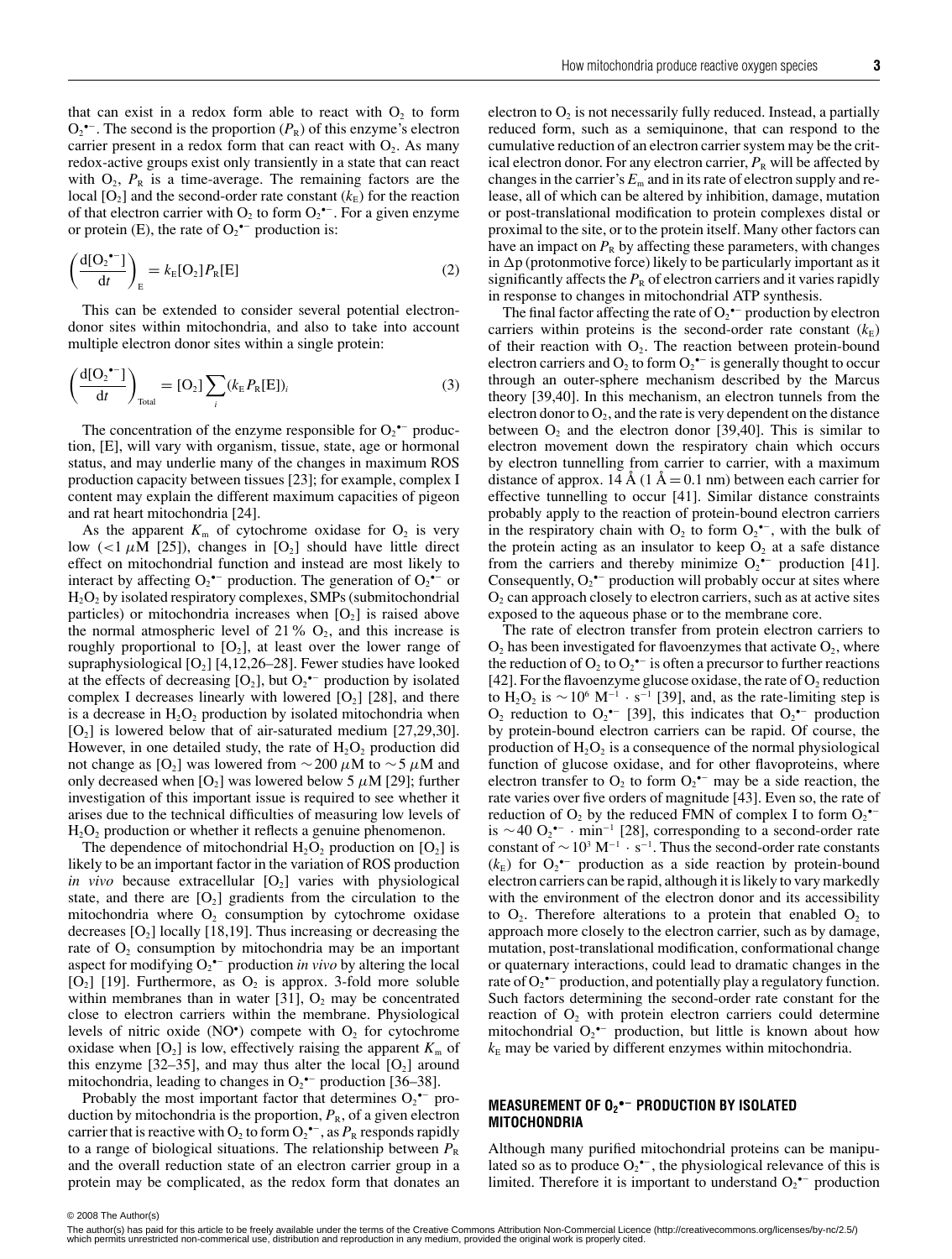

**Figure 2 Measurement of H2O2 production by isolated mitochondria**

The production of O<sub>2</sub>•− within the mitochondrial matrix, intermembrane space and outer membrane leads to the formation of H<sub>2</sub>O<sub>2</sub> from SOD-catalysed dismutation. Some O<sub>2</sub>•− can react directly with nitric oxide (NO•) to form peroxynitrite (ONOO<sup>-</sup>). There are also sources outside mitochondria that produce H<sub>2</sub>O<sub>2</sub> directly. The H<sub>2</sub>O<sub>2</sub> efflux from mitochondria can be measured following reaction with a non-fluorescent substrate such as Amplex Red in conjunction with horseradish peroxidase (HRP) to form a fluorescent product, resorufin. Within mitochondria H<sub>2</sub>O<sub>2</sub> is degraded by glutathione peroxidases (GPx) or peroxiredoxins (Prx) which depend on glutathione (GSH) and thioredoxin-2 (Trx) for their reduction respectively. Glutathione disulfide (GSSG) is reduced back to GSH by glutathione reductase (GR). Trx is reduced by thioredoxin reductase-2 (TrxR). Both enzymes receive reducing equivalents from the NADPH pool, which is kept reduced by the  $\Delta$ p-dependent transhydrogenase (TH), and by isocitrate dehydrogenase (ICDH). Note that many mitochondrial preparations, particularly those from the liver, contain large amounts of catalase contamination. The effects of such extramitochondrial H<sub>2</sub>O<sub>2</sub> sinks are not indicated here as they are usually accounted for by appropriate H<sub>2</sub>O<sub>2</sub> calibration curves in the presence of mitochondria. ox, oxidized; red, reduced. An animated version of this Figure can be seen at http://www.BiochemJ.org/bj/417/0001/bj4170001add.htm.

within isolated mitochondria under conditions that mimic those that may arise *in vivo* under physiological or pathological conditions. A constraint of using isolated mitochondria is that the system is complicated and difficult to manipulate. In particular, the direct measurement of  $O_2$ <sup>\*-</sup> within mitochondria is challenging due to its rapid dismutation in the presence of  $\sim$  10  $\mu$ M MnSOD  $(k \approx 2 \times 10^9 \text{ M}^{-1} \cdot \text{s}^{-1}$  [2,5]), which leads to very low steady-state matrix  $[O_2^{\bullet-}]$  and competes with  $O_2^{\bullet-}$  detection systems [44]. {The spontaneous dismutation of  $O_2$  ( $k \approx 10^6$  [16]) is less important because it is second-order with respect to  $[O_2^{\bullet-}]$ , which is very low in the presence of MnSOD.} Studies have been carried out on  $O_2$ <sup>\*-</sup> production by mitochondria lacking MnSOD [44], but there is always the concern that the absence of MnSOD may decrease the flux of  $O_2$ <sup>+-</sup> by allowing the back reaction between  $O_2$ <sup>\*-</sup> and the electron donor [21,22], as well as having the potential to damage the system [45,46]. The use of  $O_2$ <sup>\*-</sup>-sensitive dyes such as hydroethidine and MitoSOX<sup>TM</sup> [47–50], measurement of the reaction of  $O_2$ <sup>•–</sup> with compounds to form chemiluminescent products [44,51], spin trapping [52] or measurement of the inactivation rate of aconitase [53] do provide useful information on mitochondrial  $O_2$ <sup>+-</sup> production. Even so, measurement is challenging, and the quantification of  $O_2$ <sup>•–</sup> production by isolated mitochondria is not done routinely.

In contrast with the difficulties of assessing  $O_2$ <sup>\*-</sup> directly, intramitochondrial  $O_2$ <sup>\*-</sup> flux can be readily measured in isolated mitochondria following its dismutation to  $H_2O_2$  by MnSOD and subsequent diffusion from the mitochondria [11,54,55]. There are a number of ways of assaying this  $H_2O_2$ , but typically this is now done by measuring the oxidation of a non-fluorescent dye by  $H_2O_2$ in conjunction with a peroxidase to form a fluorescent product (Figure 2) [11,55–57]. Although such assays are reliable, sensitive and robust, there are a number of issues to be considered in interpreting these data and in extrapolating from isolated mitochondria to the *in vivo* situation. First, not all  $O_2$ <sup> $\text{-}$ </sup> is necessarily converted into  $H_2O_2$  *in vivo*, as some  $O_2^{\bullet-}$  could react with other electron acceptors or with NO• within mitochondria [58,59]. Although the extent of these reactions is not known, situations may arise where they are significant, particularly as physiological levels of NO<sup>•</sup> can react very rapidly with  $O_2$ <sup>•–</sup>  $(k \approx 10^{10} \text{ M}^{-1} \cdot \text{s}^{-1})$  to form peroxynitrite (ONOO<sup>-</sup>) [58,59]. Secondly, measurement of  $H_2O_2$ efflux from mitochondria will also be affected by  $H_2O_2$  produced in the intermembrane space or outer membrane, which can be significant under some conditions [1,52,60]. Thirdly, and most importantly, not all  $H_2O_2$  produced within the mitochondrial matrix will survive to efflux from the mitochondria, owing to matrix peroxidases that consume  $H_2O_2$  [1,61–63]. These include peroxiredoxins 3 and 5 [64], catalase [65,66] and glutathione peroxidases 1 and 4 [67], with the peroxiredoxins probably of the greatest significance [64]. Thus the rate of matrix  $O_2^{\bullet-}$  formation is the sum of the  $H_2O_2$  measured effluxing from the mitochondria, the  $O_2$ <sup>+-</sup> sinks, the rate of  $H_2O_2$  degradation to water, minus  $H_2O_2$ production from outside mitochondria (eqn 4) (Figure 2):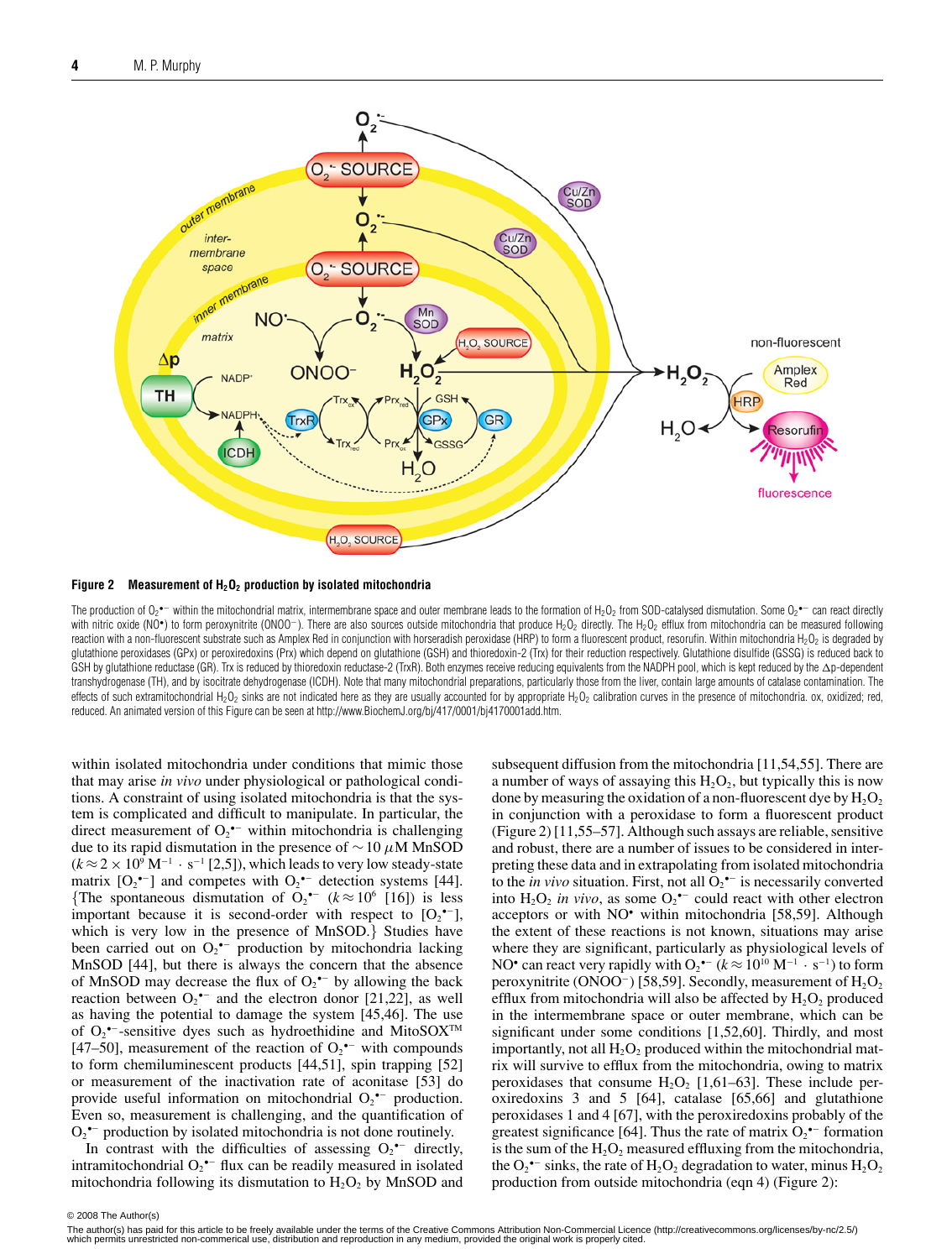$$
\frac{1}{2} \left( \frac{d[O_2^{\bullet -}]}{dt} \right)_{\text{Mito}} = \left( \frac{d[H_2O_2]}{dt} \right)_{\text{Measured}} + \frac{1}{2} \left( \frac{d[O_2^{\bullet -}]}{dt} \right)_{\text{Sink}} + \left( \frac{d[H_2O_2]}{dt} \right)_{\text{Deg}} - \left( \frac{d[H_2O_2]}{dt} \right)_{\text{Ext}} \tag{4}
$$

Consequently, there is a threshold of intramitochondrial  $O_2$ <sup>\*-</sup> formation before it exceeds scavenging by  $O_2$ <sup> $\text{-}$ </sup> sinks and peroxidases, and generates sufficient  $H_2O_2$  to be measured externally [1,61]. A corollary is that there may be significant  $O_2$ <sup>•–</sup> formation within mitochondria that goes undetected, which is supported by the finding that  $H_2O_2$  efflux from mitochondria increases on inhibition of peroxidases [1,68]. An interesting extension is that the activity of intramitochondrial peroxidases such as peroxiredoxins is decreased on exposure to  $H_2O_2$  [69– 71], and thus the mitochondrial  $H_2O_2$ -degradation rate may vary considerably with condition and history of the organelle. Consistent with this, exposure of mitochondria to  $H_2O_2$  leads to greater  $H_2O_2$  efflux [27], and may be one way in which  $H_2O_2$  efflux from mitochondria is regulated by a feed-forward cycle of ROSinduced ROS efflux. A related factor is that many mitochondrial manipulations affect the activity of  $H_2O_2$ -degradation systems, which are linked to the GSH/GSSG ratio through glutathione peroxidases [67] and to the thioredoxin-2 oxidized/reduced ratio through peroxiredoxins [62,63,68,72,73]. These in turn are affected by the NADPH/NADP<sup>+</sup> ratio which is set by the activity of the transhydrogenase and of NADP+-dependent isocitrate dehydrogenase [74,75]. Thus interventions that alter mitochondrial substrate supply or  $\Delta p$  could affect both  $O_2$ <sup>\*-</sup> production and matrix  $H_2O_2$  degradation. Finally, it is generally assumed that  $H_2O_2$  permeates directly through the mitochondrial membrane; however,  $H_2O_2$  diffusion across the plasma membrane is facilitated by aquaporins [76,77], and the possibility remains that  $H_2O_2$  from mitochondria may actually be protein-mediated, perhaps leading to another level of control over  $H_2O_2$  efflux. Therefore, although inferring mitochondrial  $O_2$ <sup>\*-</sup> production by measuring  $H_2O_2$  efflux is robust and reliable, a number of points must be borne in mind when interpreting these data.

#### **O2 •− PRODUCTION WITHIN ISOLATED MITOCHONDRIA**

Sufficient studies have been carried out on the efflux of  $H_2O_2$  from isolated mitochondria to enable generalizations about the conditions that favour  $O_2$ <sup> $\bullet$ </sup> production and the mitochondrial sources of  $O_2$ <sup> $\text{-}$ </sup>. There are two main modes of operation by isolated mitochondria that lead to extensive  $H_2O_2$  efflux (Figure 3). The first mode occurs when there is a high NADH/NAD<sup>+</sup> ratio in the matrix [27,28]. The second mode is when there is a highly reduced CoQ (coenzyme Q) pool, in conjunction with a maximal  $\Delta p$  and no ATP synthesis [57,78,79]. The third mode of mitochondrial operation is when the mitochondria are working normally making ATP (i.e. they are in, or close to, state 3), or using the  $\Delta p$  for other functions such as thermogenesis. In this third mode of operation,  $H_2O_2$  efflux from mitochondria is negligible compared with modes 1 or 2. Our next focus is to understand in detail the sites and mechanisms of  $O_2$ <sup>•–</sup> production under these three modes of mitochondrial operation and thereby infer where and how O2 •− is produced *in vivo*.

#### **Sites of O2 •− production within isolated mitochondria**

Complex I

Mammalian complex I is the entry point for electrons from NADH into the respiratory chain and is a  $\sim$  1 MDa complex comprising 45 polypeptides [80,81]. An FMN cofactor accepts electrons from NADH and passes them through a chain of seven FeS (iron– sulfur) centres to the CoQ reduction site, with another FeS centre (N1a) close to the FMN, but not thought to be involved in electron transfer to CoQ [80,81]. The structure of the water-soluble arm MODE 1: high NADH/NAD\*











**Figure 3 Modes of mitochondrial operation that lead to O2 •− production**

There are three modes of mitochondrial operation that are associated with  $O_2$ <sup>•–</sup> production. In mode 1, the NADH pool is reduced, for example by damage to the respiratory chain, loss of cytochrome c during apoptosis or low ATP demand. This leads to a rate of  $O_2$ <sup>\*-</sup> formation at the FMN of complex I that is determined by the extent of FMN reduction which is in turn set by the NADH/NAD+ ratio. Other sites such as  $\alpha$ KGDH may also contribute. In mode 2, there is no ATP production and there is a high  $\Delta$ p and a reduced CoQ pool which leads to RET through complex I, producing large amounts of  $O_2$ • $^-$ . In mode 3, mitochondria are actively making ATP and consequently have a lower  $\Delta p$  than in mode 2 and a more oxidized NADH pool than in mode 1. Under these conditions, the flux of O<sub>2</sub>  $-$  within mitochondria is far lower than in modes 1 and 2, and the  $O_2$ <sup>•-</sup> sources are unclear.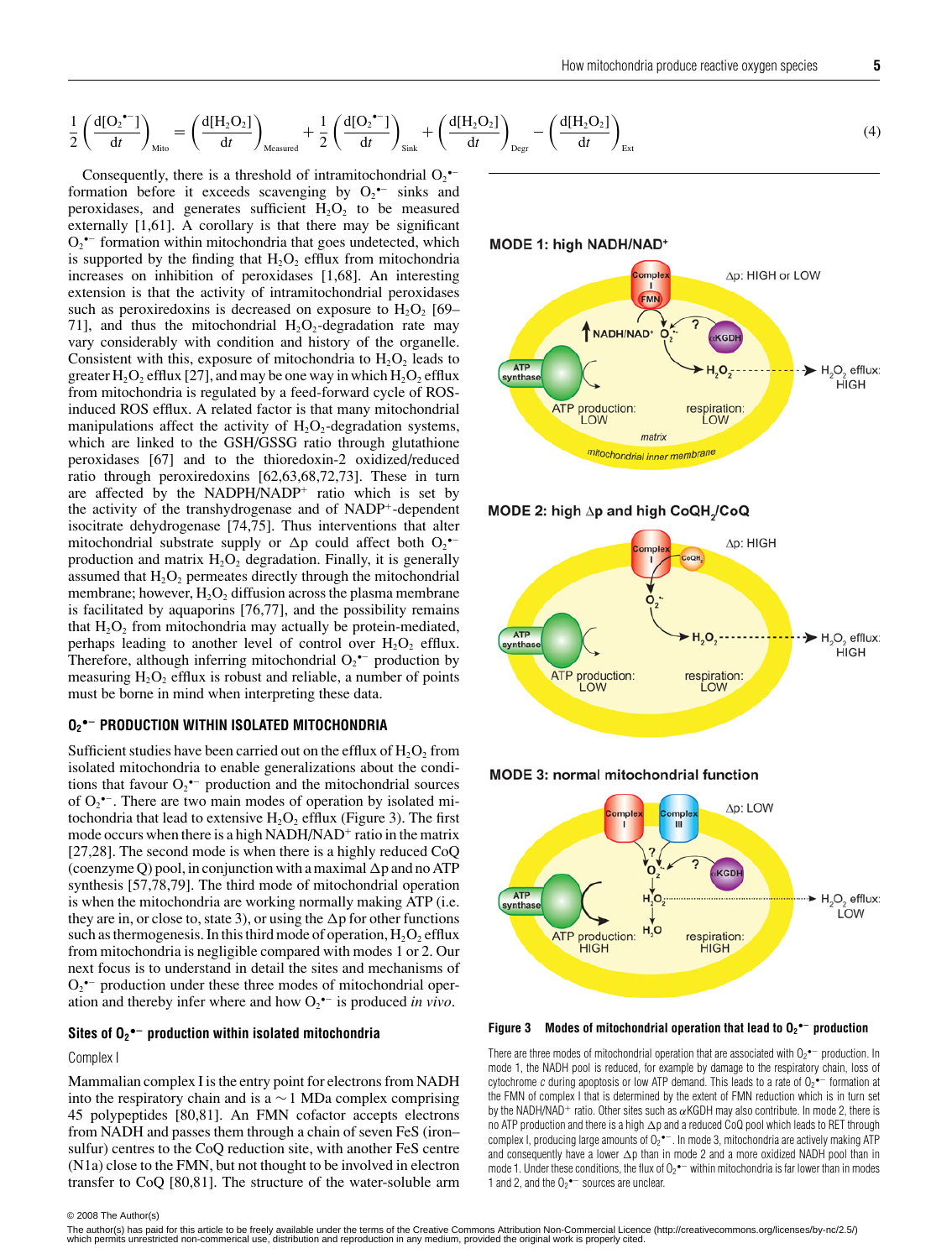of complex I from *Thermus thermophilus*, which contains the FMN and the FeS centres, is known and is likely to be very similar to that in mammals [80–82]. However, the structure of the CoQ reduction site in the hydrophobic arm is not known and the mechanism of proton pumping by complex I is uncertain [80–82]. The *Thermus* structure indicates that the seven FeS centres in the hydrophilic arm involved in passing electrons from FMN to CoQ are reasonably well shielded from  $O_2$ , so that  $O_2$  is most likely to access electron carriers at the FMN and CoQ sites, although there are FeS centres at both termini which could also donate electrons to  $O_2$  [81].

The first demonstration of ROS production by complex I was in SMPs where reduction of the CoQ pool and generation of a large  $\Delta p$  by succinate led to uncoupler-sensitive H<sub>2</sub>O<sub>2</sub> production [83]. Subsequently, it was shown that isolated complex I in the presence of NADH produces  $O_2$ <sup>\*-</sup> and that this generation is enhanced by the inhibitor rotenone which binds to the CoQ-binding site [84]. The mechanism of  $O_2^{\bullet-}$  production by isolated complex I is now reasonably well understood [28,85]. The isolated complex produces  $O_2$ <sup>•–</sup> from the reaction of  $O_2$  with the fully reduced FMN, and the proportion of the FMN that is fully reduced  $(P_R)$  is set by the NADH/NAD<sup>+</sup> ratio [28,85]. This model explains why inhibition of complex I with rotenone increases  $O_2^{\bullet-}$  production, as it will lead to a back up of electrons onto FMN which will produce  $O_2^{\bullet-}$  [86,87]. For complex I within intact mitochondria, the proportion of fully reduced FMN is thought to be set by the NADH/NAD<sup>+</sup> ratio, so inhibition of the respiratory chain by damage, mutation, ischaemia, loss of cytochrome *c* or by the build up of NADH due to low ATP demand and consequent low respiration rate will increase the NADH/NAD<sup>+</sup> ratio and lead to  $O_2$ <sup>•–</sup> formation [27,28,57,88–90]. In contrast, for most situations where mitochondria are respiring normally on NADH-linked substrates and the NADH/NAD<sup>+</sup> ratio is relatively low, only small amounts of  $O_2$ <sup>•–</sup> are produced from complex I [87]. An elegant demonstration of the importance of an elevated NADH/NAD<sup>+</sup> ratio for  $O_2$ <sup>•–</sup> production from complex I is that oxidation of the NADH pool in mammalian mitochondria by expression of a yeast NADH dehydrogenase decreases  $O_2$ <sup>•–</sup> production [91].

The other mechanism by which complex I produces large amounts of  $O_2$ <sup>\*-</sup> is during RET (reverse electron transport) [7,27,87,89]. RET occurs for mitochondria operating in mode 2 when electron supply reduces the CoQ pool, which in the presence of a significant  $\Delta p$  forces electrons back from CoQH<sub>2</sub> into complex I, and can reduce  $NAD<sup>+</sup>$  to  $NADH$  at the FMN site [92]. RET was first associated with  $H_2O_2$  production in SMPs respiring on succinate [83,93]. Later, it was shown that isolated mitochondria respiring on succinate, also generate large amounts of  $O_2$ <sup>\*-</sup> from complex I by RET [94]. Since then it has become clear that there is extensive  $O_2^{\bullet-}$  production by RET at complex I in isolated brain, heart, muscle and liver mitochondria under conditions of high  $\Delta p$  with electron supply to the CoQ pool from succinate,  $\alpha$ -glycerophosphate or fatty acid oxidation [7,24,87,89]. This  $O_2^{\bullet-}$  production by RET is abolished by rotenone, confirming that it is due to electrons entering into complex I through the CoQ-binding site(s) [95]. Of particular note, the dependence of RET-associated  $O_2$ <sup>-–</sup> production on  $\Delta p$  is very steep and is abolished completely by a small decrease in  $\Delta p$ [79,87], presumably by decreasing the thermodynamic driving force pushing electrons to the  $O_2^{\bullet-}$ -producing site(s) within complex I. Intriguingly,  $O_2^{\bullet-}$  production by complex I is more sensitive to changes in the  $\Delta$ pH (pH gradient) component of the  $\Delta p$ , than to the  $\Delta \psi$  (membrane potential) component [79,96].

The complex I site producing  $O_2$ <sup>\*-</sup> during RET is unclear [85,97]. The simplest possibility is that RET forces electrons right back through complex I to the FMN, and that the site of  $O_2^{\bullet-}$  production is the same during RET as it is for  $O_2^{\bullet-}$ production from the reduced FMN in response to an elevated NADH/NAD<sup>+</sup> ratio [85,89]. Consistent with this, the flavin inhibitor DPI (diphenyleneiodonium) blocks RET-associated  $O_2^{\bullet-}$ production by complex I [89]; however, this does not confirm the involvement of the FMN site, as DPI has other interactions with mitochondria [97]. Furthermore, disruption of the CoQbinding site in complex I under conditions where there was a high  $\Delta$ pH led to far more extensive O<sub>2</sub> $\sim$  production than reduction of FMN alone, suggesting a role for the CoQ-binding site in RET  $O_2$ <sup>\*-</sup> production [95]. In addition, there is not a unique relationship between the mitochondrial NADH/NAD<sup>+</sup> ratio and  $O_2$  •− production by complex I under different conditions [98]. This suggests that  $O_2^{\bullet-}$  production from complex I may occur both by RET and from the reduction of FMN by the NADH pool simultaneously, and that most of the  $O_2^{\bullet-}$  generated during RET is not produced at the FMN. If  $O_2$ <sup> $-$ </sup> is not produced at FMN during RET, then the focus shifts to the CoQ-binding site, where two electrons are passed from the N2 FeS centre to CoQ, reducing it to  $CoQH<sub>2</sub>$ , while pumping four  $H<sup>+</sup>$  across the mitochondrial inner membrane by an unknown mechanism. The intriguing pH- and  $\Delta$ pH-dependence of  $O_2$ <sup>+-</sup> production during RET [79] may suggest that critical semiquinones and semiquinolates are formed during proton pumping that react directly with  $O<sub>2</sub>$  to form  $O_2$ <sup>•–</sup> [57,88,95]. However, our lack of knowledge of the full structure of complex I and its exact mechanism of proton pumping hampers progress. More positively, it may be that investigating the mechanism of  $O_2^{\bullet-}$  production [95], and the unusual interaction of complex I with electron acceptors during RET [44], may shed light on the mechanism of proton pumping by complex I.

To summarize, complex I produces large amounts of  $O_2$ <sup> $\text{-}$ </sup> by two mechanisms: when the matrix NADH/NAD<sup>+</sup> ratio is high, leading to a reduced FMN site on complex I, and when electron donation to the CoQ pool is coupled with a high  $\Delta p$  leading to RET (Figure 4). Although the site of  $O_2^{\bullet-}$  production during RET is not known, the rate of  $O_2^{\bullet-}$  production under RET seems to be the highest that can occur in mitochondria [71,79,95].

#### Complex III

Complex III funnels electrons from the CoQ pool to cytochrome *c*. The monomer is  $\sim$  240 kDa and comprises 11 polypeptides, three haems and an FeS centre, and it interacts transiently with CoQ during the Q-cycle at the  $Q_i$  and  $Q_o$  sites [99]. Complex III has for a long time been regarded as a source of  $O_2$ <sup>•–</sup> within mitochondria [84,100]. When supplied with  $CoQH_2$  and when the  $Q_i$  site is inhibited by antimycin, complex III produces large amounts of  $O_2$ <sup>•–</sup> from the reaction of  $O_2$  with a ubisemiquinone bound to the Q<sub>o</sub> site [84,89,100–103]. This  $O_2$ <sup>\*-</sup> is released from complex III to both sides of the inner membrane [24,27,52,104]. However, in the absence of antimycin, the  $Q_0$  site ubisemiquinone is not stabilized and  $O_2$ <sup>\*-</sup> production by complex III is low [105]. Inhibition of respiration at points distal to complex III with cyanide or by loss of cytochrome  $c$  does not increase  $O_2$ <sup>\*-</sup> production by complex III [100], therefore reduction of the CoQ pool is not sufficient to generate  $O_2$ <sup>\*-</sup> at complex III. It may be that high  $\Delta p$  stabilizes the  $Q_0$  site ubisemiquinone; however, the very high production of  $O_2^{\bullet-}$ by complex I during RET in the presence of succinate is abolished completely by rotenone [87,95]. Under these conditions, there is a large  $\Delta p$  and a reduced CoQ pool, suggesting that the maximal  $O_2^{\bullet-}$  production by uninhibited complex III is negligible compared with that by complex I during RET. However, it is possible that, for mitochondria operating in mode 3, when  $O_2^{\bullet-}$ production by complex I is low, the contribution of complex III to the overall  $O_2$ <sup>+-</sup> flux may then become relatively significant.

<sup>© 2008</sup> The Author(s)<br>The author(s) has paid for this article to be freely available under the terms of the Creative Commons Attribution Non-Commercial Licence (http://creativecommons.org/licenses/by-nc/2.5/) which permits unrestricted non-commerical use, distribution and reproduction in any medium, provided the original work is properly cited.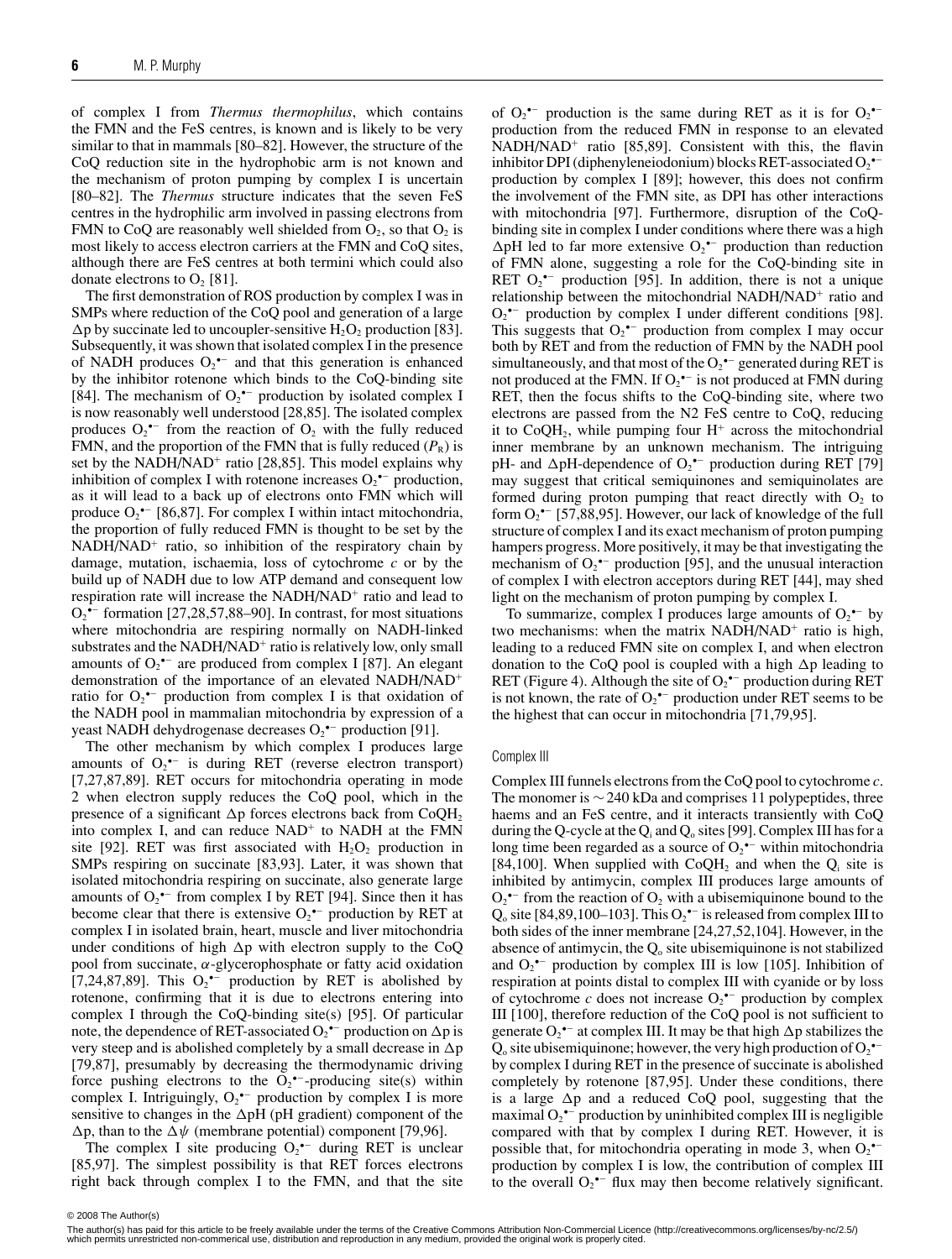

#### **Figure 4 Production of O2 •− by complex I**

The cartoon of complex I is a chimaera modelled on the hydrophobic arm of Yarrowia lipolytica obtained by electron microscopy [132] and the crystal structure of the hydrophilic arm from Thermus *thermophilus* [82]. The location of the FMN and the FeS centres in the water-soluble arm are indicated, along with the putative CoQ-binding site. In mode 1, there is extensive O<sub>2</sub> •− production from the FMN in response to a reduced NADH pool. In mode 2, a high ∆p and a reduced CoQ pool lead to RET and a high flux of O2\*− from the complex. The site of this O2\*− production is uncertain, hence the question mark, but may be associated with the CoQ-binding site(s).

Under these conditions, factors that affect the stability of the ubisemiquinone radical in the  $Q_0$  site, such as loss of cytochrome  $c$  or changes in  $\Delta p$  or in the redox state of the CoQ and cytochrome  $c$  pools, may modulate  $O_2$ <sup>\*-</sup> production. Therefore, although complex III can be induced to produce  $O_2$ <sup>\*-</sup> with the inhibitor antimycin, its production in mitochondria under physiological conditions is far lower and is negligible compared with the maximum rates of  $O_2^{\bullet-}$  production from complex I.

#### Other sites of  $O_2$ <sup>•–</sup> production within mitochondria

Many other sites within mitochondria may also produce  $O_2$ <sup>\*-</sup> or  $H_2O_2$ . It is convenient to divide most of these into sites that interact with the matrix NADH pool and those that are connected to the CoQ pool within the inner membrane.

When respiratory chain activity is low, or when there is RET, the NADH/NAD<sup>+</sup> ratio will increase and this may lead to  $O_2$ <sup> $\sim$ </sup> production at other sites connected to the NADH pool, in addition to complex I. When complex I is inhibited with rotenone, there is a reduced NADH pool and ROS production from complex I, but addition of 2-oxoglutarate ( $\alpha$ -ketoglutarate) as a substrate increases ROS production further, suggesting that the combination of 2-oxoglutarate with a reduced NADH pool may lead to significant ROS production from  $\alpha$ KGDH [2-oxoglutarate] dehydrogenase (α-ketoglutarate dehydrogenase)] [7,106–108]. One component of  $\alpha$ KGDH is dihydrolipoamide dehydrogenase, which contains a flavin that can produce ROS when its electron acceptor  $NAD^+$  is limiting [7,106–108]. Decreasing the expression of dihydrolipoamide dehydrogenase in mouse fibroblasts decreased  $O_2$ <sup>\*-</sup> production in mitochondria isolated from these cells [7,106–108]. A similar situation may exist for other enzymes that contain dihydrolipoamide dehydrogenase, such as pyruvate dehydrogenase, but their capacity for  $O_2$ <sup>--</sup> production seems to be less than that of  $\alpha$ KGDH [106]. Therefore, under conditions of high NADH/NAD<sup>+</sup> ratio, not only complex I, but also  $\alpha$ KGDH, and perhaps other enzymes linked to the NADH pool, may contribute to  $O_2$ <sup>\*-</sup> production in a manner that depends on the mitochondrial substrates. It may be that when mitochondria are operating in mode 3 and are actively making ATP,  $O_2$ <sup>\*-</sup> production from complex I is negligible and the contribution from sites such as  $\alpha$ KGDH is proportionally more significant [106].

Many potential sites of  $O_2^{\bullet-}$  production interact with the CoQ pool. Fatty acid oxidation in the matrix reduces ETF (electron transfer flavoprotein) which passes its electrons to CoQ via ETF:CoQ oxidoreductase on the matrix surface of the inner membrane [109]. Oxidation of palmitoyl-CoA by mitochondria leads to  $H<sub>2</sub>O<sub>2</sub>$  production [12,90], primarily from RET at complex I; however, ETF:CoQ reductase may itself produce ROS [24]. Dihydroorotate dehydrogenase on the outer surface of the inner membrane catalyses oxidation of dihydro-orotate to orotate with reduction of CoQ, and dihydro-orotate oxidation is associated with mitochondrial  $O_2$ <sup>\*-</sup> production [110]; however, it is uncertain whether  $O_2$ <sup>\*-</sup> is produced by dihydro-orotate dehydrogenase itself. On the outer surface of the inner membrane,  $\alpha$ GPDH ( $\alpha$ -glycerophosphate dehydrogenase) takes electrons from  $\alpha$ -glycerophosphate to CoQ [111–113]. In brown adipose tissue mitochondria [112], and in *Drosophila* mitochondria [114], oxidation of α-glycerophosphate is associated with ROS production, much of this due to RET from complex I, although some is produced from  $\alpha$ GPDH itself on the outer surface of the mitochondrial inner membrane [113]. However, the physiological significance of this is unclear, as  $\alpha$ GPDH is expressed at relatively low levels in most mammalian tissues [111,112], although it may be important in the brain [113]. Complex II oxidizes succinate passing electrons to CoQ, but, although the damaged or mutated complex can produce ROS [101,115], it seems that all  $O_2$ <sup>\*-</sup> production during succinate oxidation arises from complex I by RET. Therefore the activity of a number of CoQ-linked enzymes is associated with increased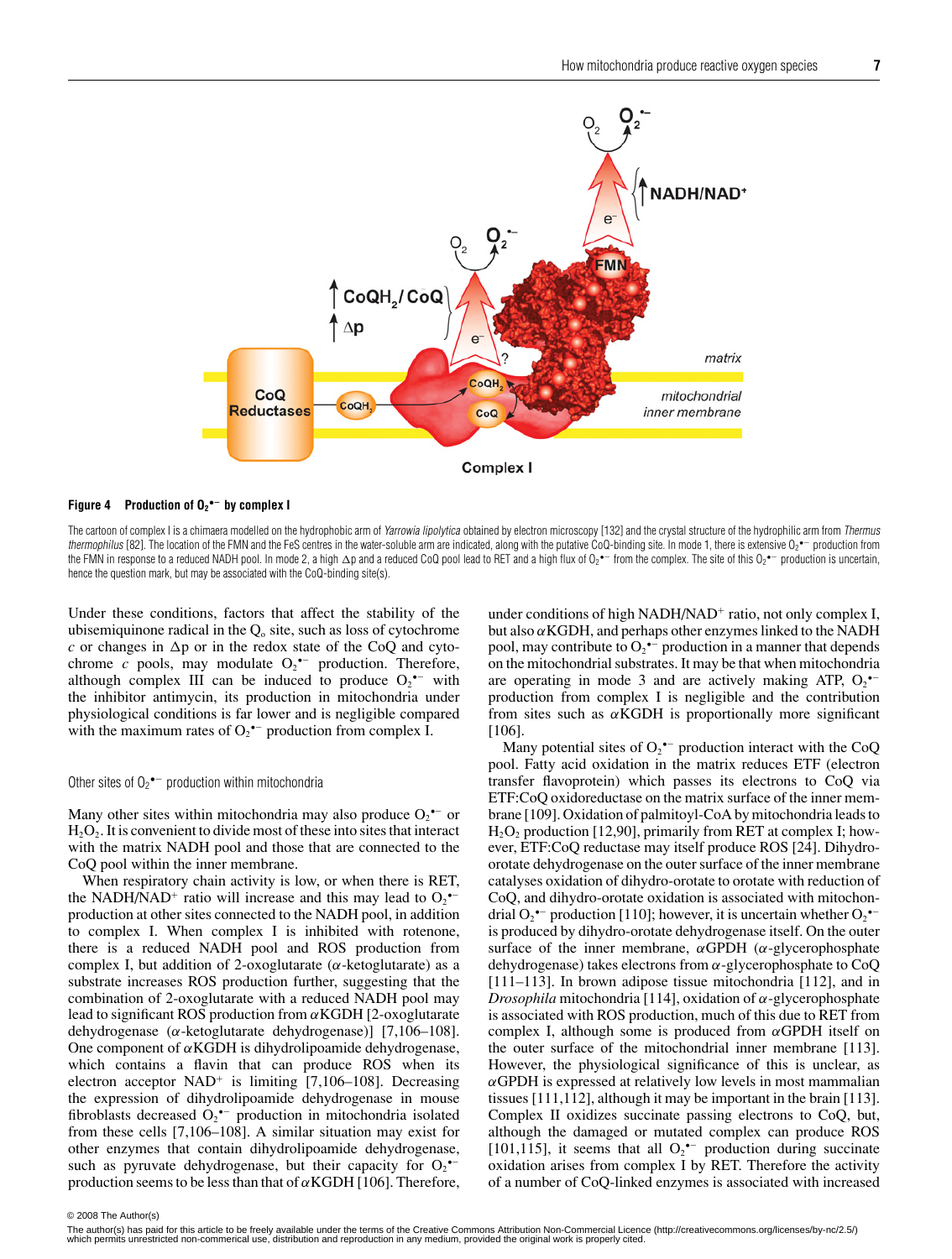ROS production, primarily by favouring RET at complex I, but, in some cases, they may produce ROS directly themselves.

In addition to the sites discussed above, there are many other mitochondrial enzymes that can be induced to produce  $O_2$ <sup> $\text{-}$ </sup> or  $H_2O_2$ . Some of these are not connected to the NADH or CoQ pools, such as the adrenodoxin reductase/adrenodoxin/cytochrome  $P_{450}$ system in the mitochondrial matrix that receives electrons from the NADPH pool [116,117]. Therefore it is probable that many other sites of mitochondrial  $O_2$ <sup>•–</sup> production remain to be discovered, but whether they make a quantitatively significant contribution to mitochondrial ROS production under physiological conditions is unclear [1].

### **Overview of O2 •− production by isolated mitochondria**

It is possible to draw some tentative conclusions about  $O_2$ <sup>\*-</sup> production by isolated mitochondria. Two modes of operation lead mitochondria to produce large amounts of  $O_2$ <sup>•–</sup>: mode 1, when there is a build up of NADH, and mode 2, when there is a large  $\Delta p$  and a reduced CoQ pool (Figure 3). In both modes, the predominant site of  $O_2^{\bullet-}$  production is complex I, in keeping with a growing view that complex I is the major source of  $O_2$ <sup> $\bullet$ –</sup> within mitochondria *in vivo* [1,7,85,118]. Even so, the accumulation of NADH that occurs in modes 1 and 2 may lead to  $O_2$ <sup> $\sim$ –</sup> production from other sites such as  $\alpha$ KGDH. The mechanisms of O<sub>2</sub> $\bullet$ production from complex I in the two modes are quite distinct, being by reduction of FMN by NADH in mode 1 and by RET in mode 2. Of course, in some situations, both mode 1 and mode 2 may operate simultaneously when a build up of NADH and CoQ coincides with a high  $\Delta p.$ 

The mode 1 production of  $O_2$ <sup>•–</sup> probably occurs *in vivo* under conditions where damage to the respiratory chain, slow respiration or ischaemia leads to a build up of NADH. This may occur during cytochrome *c* release in apoptosis and following inhibition of respiration at cytochrome oxidase by NO• . Treatments that oxidize the NADH pool, such as overexpressing NADH oxidases, should decrease the production of  $O_2$ <sup> $\text{-}$ </sup> in mode 1, while rotenone and other respiratory inhibitors should increase it (antimycin would not be diagnostic here as it will increase  $O_2$ <sup> $-$ </sup> production at complex III). Whether mode 2  $O_2$ <sup>\*-</sup> production occurs in cultured cells or*in vivo* is not known. If it does, it would be associated with a high -p and a reduced CoQ pool, and will be very sensitive to mild uncoupling and to inhibition by rotenone. The generation of  $O_2$ <sup> $\text{-}$ </sup> by both modes 1 and 2 will be decreased by mild uncoupling, perhaps suggesting that the physiological function of uncoupling proteins-2 and -3 is to modulate mitochondrial  $O_2$ <sup>•–</sup> production [118].

Mode 3 occurs when mitochondria are synthesizing ATP or utilizing  $\Delta p$  for other functions. Under these conditions, the lowered  $\Delta p$  and the oxidized NADH pool prevent  $O_2$   $\hspace{-1em}\rule{0.1mm}{1.1ex}\hspace{-1em}\rule{0.1mm}{1.5pt}$  production by RET and greatly decrease  $O_2$ <sup>\*-</sup> production at the FMN of complex I, making  $H_2O_2$  efflux from mitochondria negligible compared with modes 1 or 2 (e.g. [4,78,89,119]). However, there may still be  $O_2$ <sup>\*-</sup> production within mitochondria operating in mode 3 that is below the threshold consumed by mitochondrial peroxidases (eqn 4) [68]. Although the sites of this putative  $O_2$ <sup>•–</sup> production in mode 3 are unclear, complex I, complex III and matrix enzymes such as  $\alpha$ KGDH could all contribute. A further complication is that *in vivo* substrate supply to the respiratory chain is stringently regulated by factors such as dietary and hormonal status, leading to alterations in the steadystate reduction potential of mitochondrial electron carriers. As mitochondria *in vivo* probably spend much of their time synthesizing ATP, this mode of  $O_2$ <sup>+-</sup> production may account for most of the overall exposure of mitochondria to  $O_2$ <sup> $-$ </sup>. Thus, even though the rate of  $O_2^{\bullet-}$  production in mode 3 is relatively low

and the sources are poorly understood, it may turn out to be the mode of greatest biological importance and be responsible for the long-term accumulation of mitochondrial oxidative damage and for the extensive tissue damage seen in the absence of MnSOD [45,46].

#### **THE PARADOX OF HYPOXIC H2O2 PRODUCTION BY MITOCHONDRIA**

Figure 3 gives a reasonable description of mitochondrial  $O_2$ <sup>•–</sup> production. However, mitochondrial ROS production is also reported to increase under conditions of very low  $[O_2]$ , which is paradoxical and seems to contradict the dependence of mitochondrial  $O_2^{\bullet-}$  production on  $[O_2]$  given in eqn (2). These hypoxic effects are seen in cultured cells when ambient  $O_2$  is decreased from 21 %  $O_2$  to 1–3 %  $O_2$  [120,121]. This corresponds to an equilibrium  $[O_2]$  of 10–20  $\mu$ M, although the local  $[O_2]$ around mitochondria will be lower.

The discovery of increased mitochondrial ROS production during hypoxia arose from investigations of HIF-1 (hypoxiainducible factor-1), which plays a central role in the response of cells to hypoxia [122,123]. HIF-1 is a heterodimer comprising HIF-1 $\alpha$  and HIF-1 $\beta$  that translocates to the nucleus and there, in association with other proteins, initiates transcription of a number of genes in response to hypoxia [122,123]. HIF-1 $\alpha$ is constitutively expressed, but, under normoxia, it is rapidly hydroxylated on proline residues by PHD (prolyl hydroxylase), which uses 2-oxoglutarate and  $O_2$  as substrates, marking HIF-1 $\alpha$  for rapid degradation by the ubiquitin–proteasome system [122,123]. When the  $[O_2]$  falls, HIF-1 $\alpha$  is no longer degraded, allowing the HIF-1 heterodimer to form and induce the transcription of a series of hypoxia-sensitive genes. Further regulation of HIF-1 occurs because PHD activity is sensitive to  $H<sub>2</sub>O<sub>2</sub>$ , probably through reaction with non-haem iron in its active site [120,121]. Thus the mitochondrial respiratory chain may act as an  $O_2$  sensor, releasing  $H_2O_2$  under hypoxic conditions to decreases the activity of PHD, thereby stabilizing HIF-1 $\alpha$  and modulating its response to hypoxia [120,121].

The evidence that hypoxia increases mitochondrial ROS production in cultured cells comes from measurements of cytosolic ROS using several different probes, and from showing that the effects of hypoxia-induced mitochondrial ROS on HIF-1 can be blocked by mitochondria-targeted antioxidants [120,121,124]. Further studies have shown that a functional respiratory chain is required, that loss of cytochrome *c*, or the Rieske FeS centre of complex III, abolishes this ROS signal [121,125], and that the direct addition of  $H_2O_2$  overcomes this blockade [126]. These studies have led to the proposal that the source of the ROS is complex III [121], possibly a ubisemiquinone at the  $Q_0$  site [126]. Although ongoing work may refine details of this model, the question remains of how lowering  $[O_2]$  can increase  $H_2O_2$ efflux from mitochondria. When isolated mitochondria were maintained at low  $[O_2]$ , ROS production decreased as the  $[O_2]$ was lowered from approx. 5  $\mu$ M O<sub>2</sub> to anoxia [29]. This finding makes it unlikely that the decrease in  $[O_2]$  itself affects  $O_2^{\bullet-}$ production directly, for example by altering the stability of the ubisemiquinone radical at complex III, the rate of degradation or release of  $H_2O_2$  from mitochondria or the sidedness of  $O_2^{\bullet-}$ release from complex III [104,121]. Instead it suggests that the low  $[O_2]$  environment requires additional factors that occur in the hypoxic cell environment to increase mitochondrial ROS efflux. For example, changes in [NO• ] might modulate the response of cytochrome oxidase to low  $[O_2]$  [127], thereby altering the  $P_R$ of protein redox groups. Alternatively, hypoxia could act through cell signalling pathways to decrease the activity of mitochondrial matrix or intermembrane space peroxidases, thereby increasing

 $©$  2008 The Author(s)

<sup>© 2008</sup> The Author(s)<br>The author(s) has paid for this article to be freely available under the terms of the Creative Commons Attribution Non-Commercial Licence (http://creativecommons.org/licenses/by-nc/2.5/) which permits unrestricted non-commerical use, distribution and reproduction in any medium, provided the original work is properly cited.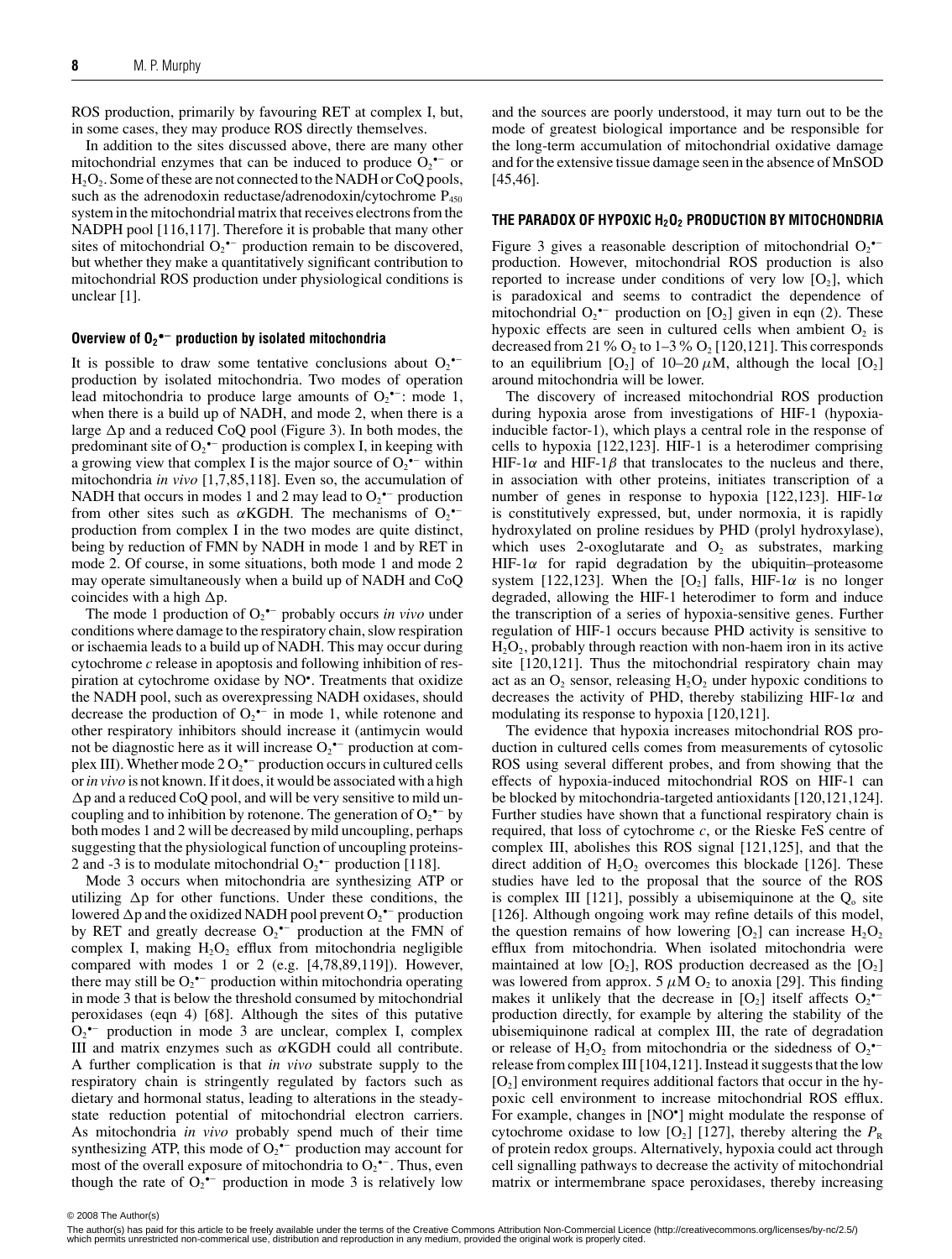mitochondrial  $H_2O_2$  efflux. Clearly, more work is required to unravel the mechanism of increased mitochondrial ROS production during hypoxia, but it remains an intriguing puzzle, and our understanding of mitochondrial ROS production will be incomplete until there is a satisfactory explanation for this phenomenon.

#### **HOW MUCH O2 •− DO MAMMALIAN MITOCHONDRIA PRODUCE IN VIVO?**

To investigate the significance of mitochondrial  $O_2^{\bullet-}$  production in oxidative damage and redox signalling, it is necessary to know how much O2 •− is generated by mitochondria *in vivo*. The greatest rate of  $H_2O_2$  production by isolated mitochondria occurs during mode 2 when mitochondria have a high  $\Delta p$ , a reduced CoQ pool and are not making ATP. Under these conditions, ROS production is primarily by RET at complex I, and approx. 1–2% of the  $O<sub>2</sub>$  consumed by isolated mitochondria under these conditions forms  $O_2^{\bullet-}$  [1,4,27]. Since it was first published by Chance and colleagues  $[4,12]$ , this value of  $1-2\%$  of respiration going to  $O_2$ <sup>•–</sup> has propagated through the literature and has been used erroneously to estimate mitochondrial O<sub>2</sub><sup>•−</sup> production *in vivo*, even though the original authors made it clear that it only applied to particular experimental conditions [12].

Several factors make extrapolation of  $H_2O_2$  production by isolated mitochondria to the *in vivo* situation invalid. First, maximal  $O_2$ <sup>•–</sup> production by isolated mitochondria occurs during RET using saturating levels of substrates such as succinate, which are at lower concentrations *in vivo*. When lower concentrations of succinate are used, approx. 0.4–0.8% of respiration produces  $H<sub>2</sub>O<sub>2</sub>$  [57], while use of the physiological substrate palmitoyl-CoA decreases  $H_2O_2$  production to approx. 0.15% of respiration [24], and, when glutamate/malate are used as substrates,  $H_2O_2$  production accounts for approx. 0.12% of respiration [27]. Secondly, measurements on isolated mitochondria are generally made using air-saturated medium containing  $\sim$  200  $\mu$ M O<sub>2</sub>. As mitochondrial  $O_2$ •<sup>–</sup> production is probably proportional to [ $O_2$ ] and the physiological [O<sub>2</sub>] around mitochondria is approx. 10–50  $\mu$ M, O<sub>2</sub><sup>•–</sup> production may be 5–10-fold lower than for isolated mitochondria in the same state. The third and most important factor limiting extrapolation of *in vitro* O2 •− production to the situation *in vivo* is that mitochondria *in vivo* are likely to be making ATP and will thus be operating in mode 3 with a lowered  $\Delta p$  and relatively oxidized NADH and CoQ pools. Consequently, their rates of  $H_2O_2$  efflux are negligible compared with modes 1 or 2. Therefore, although it is valid to say that  $0.12–2\%$  of respiration goes to  $O_2$ <sup>•–</sup> *in vitro*, these values cannot be extrapolated to the *in vivo* situation where mitochondrial  $O_2$ <sup>\*-</sup> production will be far, far lower.

Allowing for these caveats, can we estimate roughly how much O2 •− is produced by mitochondria *in vivo*? Unfortunately the answer at the moment is no, because we know little about basic mitochondrial function *in vivo*. For example, the proportion of time that mitochondria spend actively making ATP (i.e. in state 3) or with a high  $\Delta p$  and a low rate of ATP synthesis (i.e. in state 4) *in vivo* is not known. The proportion of mitochondria with a reduced NADH pool and whether RET occurs *in vivo* are also unclear. If, as is probable, mitochondria *in vivo* spend most of their time close to state 3, then we have very limited knowledge of how much  $O_2^{\bullet-}$  production occurs in the matrix. Therefore, although there is considerable evidence for the accumulation of oxidative damage within mitochondria *in vivo* [3,128], from which we can infer that mitochondrial ROS production does occur, it is difficult to estimate the flux of mitochondrial  $O_2$ <sup>\*-</sup> that leads to this damage.

Although estimates of mitochondrial  $O_2$ <sup>-</sup> production as a proportion of respiration rate are not possible, can we infer from

studies of mitochondria *ex vivo* the extent of O2 •− production *in ? The maximum*  $O_2$ *<sup>\*-</sup> production rate <i>in vivo* is proportional to the content of respiratory complexes such as complex I, and thus correlates with maximum respiration rate. However, as the actual  $O_2$ <sup>•–</sup> production rate depends so closely on factors such as  $\Delta p$  and NADH/NAD<sup>+</sup> ratio, which vary markedly *in vivo*, it is not possible to say that changes in ROS production by mitochondria isolated from animals of different ages or hormonal status bear any relation to differences in mitochondrial ROS

production *in vivo*. Is it at least possible to infer *in vivo* rates of mitochondrial  $O_2^{\bullet-}$  production from direct measurements of ROS within living tissue? At the moment, the answer is also no, because quantification is challenging and currently there are no reliable estimates of mitochondrial O<sub>2</sub><sup>•−</sup> production *in vivo*. A classic estimate of  $H_2O_2$  production was made in perfused liver where  $H<sub>2</sub>O<sub>2</sub>$  production by the whole organ was measured from changes in catalase compound I [129]. Approx. 80 nmol of  $H_2O_2/m$ in per g of wet weight was produced in the tissue [127], with about 12 nmol of  $H_2O_2/m$ in per g of wet weight estimated to come from mitochondria [90]. However, one of the many assumptions made in this work was that mitochondrial  $H_2O_2$  production *in situ* was the same as for isolated mitochondria respiring on succinate, when they would have been producing  $H_2O_2$  by RET [90]. Therefore we know little about the actual flux of  $O_2^{\bullet-}$ within mitochondria *in vivo*, about how it changes under different physiological circumstance, or about its quantititive importance relative to other sources of ROS. More work is required to develop methods to measure mitochondrial ROS production *in vivo*.

#### **CONCLUSIONS**

I have outlined the factors that lead to  $O_2^{\bullet-}$  production within isolated mitochondria and have shown that there are two modes of high  $O_2^{\bullet-}$  production, predominantly, but not exclusively, from complex I: by RET when the  $\Delta p$  is high and the CoQ pool is reduced, and from the FMN when the NADH/NAD<sup>+</sup> ratio is high (Figure 3). When mitochondria are actively making ATP, the rate of  $O_2$ <sup>•–</sup> production is far lower and the sites of production are uncertain. This suggests that *in vivo* conditions leading to RET or an accumulation of NADH will favour  $O_2$ <sup>\*-</sup> production. However, the extent to which these situations arise *in vivo* is not known, and, at the moment, it is not possible to estimate the rate of mitochondrial  $O_2$ <sup>\*-</sup> production *in vivo*. Even so, the description given here of the factors underlying mitochondrial  $O_2$ <sup> $-$ </sup> production will enable the design and interpretation of experiments to assess the physiological and pathological significance of mitochondrial ROS production *in vivo*. One area where such knowledge is vital is in the large number of pathologies where mitochondrial disruption leads to oxidative damage [3,5]. This raises the possibility that better understanding of how mitochondria produce ROS will lead to the rational design of therapies to minimize mitochondrial oxidative damage [130]. Also important is the likelihood that ROS production by mitochondria is a redox signal integrating mitochondrial function with that of the rest of the cell [3,9]. Redox signalling can occur by mitochondria releasing  $H_2O_2$  that modulates the activity of target proteins through the reversible oxidation of critical protein thiols [9,131], thus altering the activity of enzymes, kinases, phosphatases and transcription factors in mitochondria, the cytosol or the nucleus (Figure 5). Although little is known currently about mitochondrial redox signalling, the description of ROS production developed here shows how it can occur and will prove useful in investigating this rapidly developing area. For example, mitochondrial  $H_2O_2$  efflux could act as a retrograde signal to the cell, reporting on mitochondrial  $\Delta p$  or the redox state of the NADH pool, and thus enable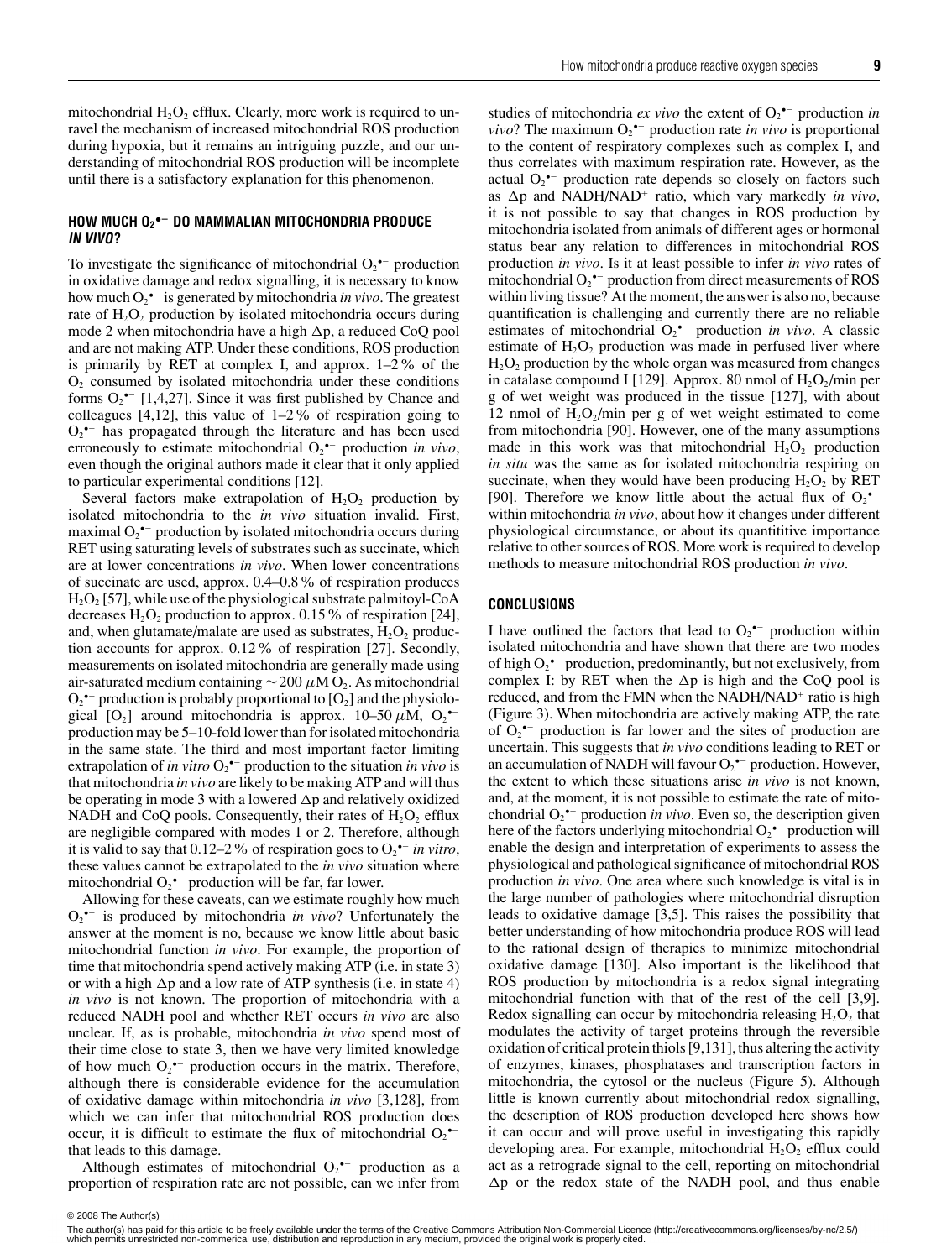

#### **Figure 5 Possible mechanisms of mitochondrial redox signalling**

The production of H<sub>2</sub>O<sub>2</sub> from mitochondria is a potential redox signal. H<sub>2</sub>O<sub>2</sub> generated by mitochondria can reversibly alter the activity of proteins with critical protein thiols by modifying them to intra- or inter-protein disulfides, or to mixed disulfides with GSH. These modifications can occur on mitochondrial, cytosolic or nuclear enzymes, carriers or transcription factors, transiently altering their activities. The change in activity can be reversed by reducing the modified protein thiol by endogenous thiol reductants such as GSH or thioredoxin. As the extent of H<sub>2</sub>O<sub>2</sub> production from mitochondria will depend on factors such as  $\Delta$ p or the redox state of the NADH pool, it can act as a retrograde signal to the rest of the cell, reporting on mitochondrial status. This signal can then lead to the short-term modification of, for example, pathways supplying substrates to the mitochondria. Alternatively, longer-term modifications can occur through modifying redox-sensitive transcription factors that adjust the production of mitochondrial components. In addition, external signals may modify  $0_2$   $\sim$  production by the respiratory chain by post-translational modification. Alteration of the activity of mitochondrial peroxidases could also modulate H<sub>2</sub>O<sub>2</sub> efflux from mitochondria to the rest of the cell. It is also possible that secondary redox signals, such as lipid peroxidation products derived from  $H_2O_2$ , could act as secondary redox signals.

the activity, transcription, translation, import or degradation of mitochondrial components to be adjusted accordingly. It is also likely that external signals can alter  $O_2$ <sup>\*-</sup> production through the post-translational modification of the respiratory chain, or by altering  $H_2O_2$  efflux from mitochondria by modulating the activity of matrix peroxidases such as peroxiredoxins. However, it is clear that to address these vital issues, better methods are required to assess mitochondrial  $\Delta p$  and the reduction potential of critical redox couples within mitochondria *in vivo*, and thus enable the tendency of mitochondria to produce  $O_2$ <sup>•–</sup> to be inferred. Furthermore, techniques to measure the production of mitochondrial  $O_2$ <sup>\*-</sup> and  $H_2O_2$  directly *in vivo* also need to be developed. Such innovations are essential to understand the role of mitochondrial  $O_2$  production in redox signalling and in pathological oxidative damage.

#### **ACKNOWLEDGEMENTS**

I thank Martin Brand, Paul Brookes, Helena Cocheme, Judy Hirst, Thomas Hurd, Andrew ´ James, Adrian Lambert, Paul Schumacker and Jan Trnka for helpful comments and discussions, and Helena Cochemé for producing the figures.

#### **FUNDING**

Work is supported by the Medical Research Council (U.K.).

#### **REFERENCES**

- 1 Andreyev, A. Y., Kushnareva, Y. E. and Starkov, A. A. (2005) Mitochondrial metabolism of reactive oxygen species. Biochemistry (Moscow) **70**, 200–214
- 2 Turrens, J. F. (2003) Mitochondrial formation of reactive oxygen species. J. Physiol. **552**, 335–344
- 3 Balaban, R. S., Nemoto, S. and Finkel, T. (2005) Mitochondria, oxidants, and aging. Cell **120**, 483–495
- 4 Chance, B., Sies, H. and Boveris, A. (1979) Hydroperoxide metabolism in mammalian organs. Physiol. Rev. **59**, 527–605
- 5 Cadenas, E. and Davies, K. J. (2000) Mitochondrial free radical generation, oxidative stress, and aging. Free Radical Biol. Med. **29**, 222–230
- 6 Raha, S. and Robinson, B. H. (2000) Mitochondria, oxygen free radicals, disease and ageing. Trends Biochem. **25**, 502–508
- 7 Adam-Vizi, V. and Chinopoulos, C. (2006) Bioenergetics and the formation of mitochondrial reactive oxygen species. Trends Pharmacol. Sci. **27**, 639–645
- Muller, F. (2000) The nature and mechanism of superoxide production by the electron transport chain. J. Am. Aging Assoc. **23**, 227–253
- 9 Droge, W. (2002) Free radicals in the physiological control of cell function. Physiol. Rev. **82**, 47–95
- 10 Jensen, P. K. (1966) Antimycin-insensitive oxidation of succinate and reduced nicotinamide-adenine dinucleotide in electron-transport particles. I. pH dependency and hydrogen peroxide formation. Biochim. Biophys. Acta **122**, 157–166
- 11 Loschen, G., Flohe, L. and Chance, B. (1971) Respiratory chain linked  $H_2O_2$  production in pigeon heart mitochondria. FEBS Lett. **18**, 261–264
- 12 Boveris, A. and Chance, B. (1973) The mitochondrial generation of hydrogen peroxide: general properties and effect of hyperbaric oxygen. Biochem. J. **134**, 707–716
- 13 Loschen, G., Azzi, A., Richter, C. and Flohe, L. (1974) Superoxide radicals as precursors of mitochondrial hydrogen peroxide. FEBS Lett. **42**, 68–72
- 14 Forman, H. J. and Kennedy, J. A. (1974) Role of superoxide radical in mitochondrial dehydrogenase reactions. Biochem. Biophys. Res. Commun. **60**, 1044–1050
- 15 Weisiger, R. A. and Fridovich, I. (1973) Superoxide dismutase: organelle specificity. J. Biol. Chem. **248**, 3582–3592
- 16 Sawyer, D. T. and Valentine, J. S. (1981) How super is superoxide? Acc. Chem. Res. **14**, 393–400
- 17 Reynafarje, B., Costa, L. E. and Lehninger, A. L. (1985)  $O<sub>2</sub>$  solubility in aqueous media determined by a kinetic method. Anal. Biochem. **145**, 406–418
- 18 Erecinska, M. and Silver, I. A. (2001) Tissue oxygen tension and brain sensitivity to hypoxia. Respir. Physiol. **128**, 263–276

#### $©$  2008 The Author(s)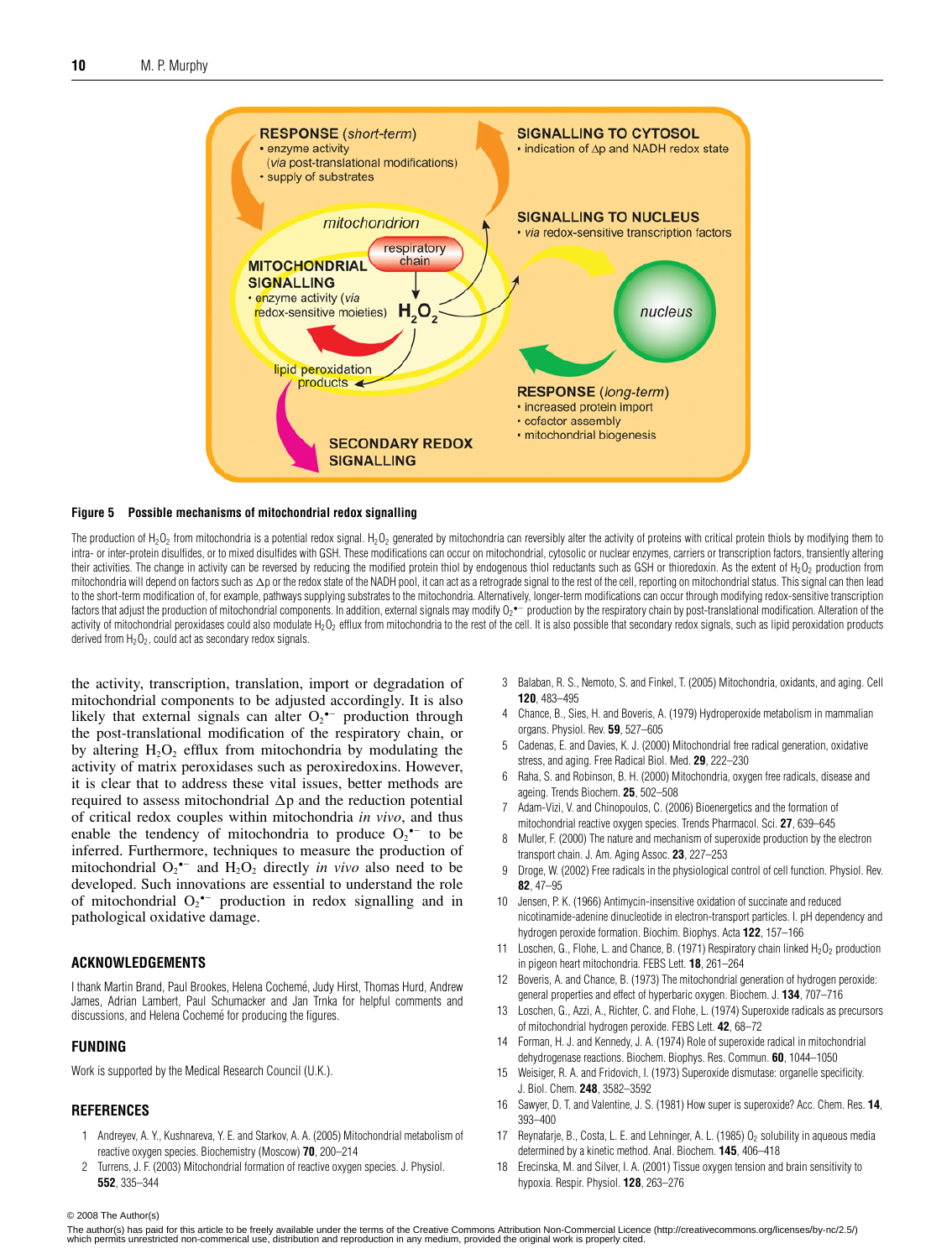- 19 Skulachev, V. P. (1996) Role of uncoupled and non-coupled oxidations in maintenance of safely low levels of oxygen and its one-electron reductants. Q. Rev. Biophys. **29**, 169–202
- 20 Tyler, D. D. (1975) Polarographic assay and intracellular distribution of superoxide dismutase in rat liver. Biochem. J. **147**, 493–504
- 21 Winterbourn, C. C., French, J. K. and Claridge, R. F. (1978) Superoxide dismutase as an inhibitor of reactions of semiquinone radicals. FEBS Lett. **94**, 269–272
- 22 Schafer, F. Q. and Buettner, G. R. (2001) Redox environment of the cell as viewed through the redox state of the glutathione disulfide/glutathione couple. Free Radical Biol. Med. **30**, 1191–1212
- 23 Barja, G. (1999) Mitochondrial oxygen radical generation and leak: sites of production in states 4 and 3, organ specificity, and relation to aging and longevity. J. Bioenerg. Biomembr. **31**, 347–366
- 24 St-Pierre, J., Buckingham, J. A., Roebuck, S. J. and Brand, M. D. (2002) Topology of superoxide production from different sites in the mitochondrial electron transport chain. J. Biol. Chem. **277**, 44784–44790
- 25 Wikstrom, M., Krab, K. and Saraste, M. (1981) Cytochrome Oxidase: a Synthesis, Academic Press, London
- 26 Turrens, J. F., Freeman, B. A., Levitt, J. G. and Crapo, J. D. (1982) The effect of hyperoxia on superoxide production by lung submitochondrial particles. Arch. Biochem. Biophys. **217**, 401–410
- 27 Kudin, A. P., Bimpong-Buta, N. Y., Vielhaber, S., Elger, C. E. and Kunz, W. S. (2004) Characterization of superoxide-producing sites in isolated brain mitochondria. J. Biol. Chem. **279**, 4127–4135
- 28 Kussmaul, L. and Hirst, J. (2006) The mechanism of superoxide production by NADH:ubiquinone oxidoreductase (complex I) from bovine heart mitochondria. Proc. Natl. Acad. Sci. U.S.A. **103**, 7607–7612
- 29 Hoffman, D. L., Salter, J. D. and Brookes, P. S. (2007) Response of mitochondrial reactive oxygen species generation to steady-state oxygen tension: implications for hypoxic cell signaling. Am. J. Physiol. Heart Circ. Physiol. **292**, H101–H108
- 30 Alvarez, S., Valdez, L. B., Zaobornyj, T. and Boveris, A. (2003) Oxygen dependence of mitochondrial nitric oxide synthase activity. Biochem. Biophys. Res. Commun. **305**, 771–775
- 31 Shiva, S., Brookes, P. S., Patel, R. P., Anderson, P. G. and Darley-Usmar, V. M. (2001) Nitric oxide partitioning into mitochondrial membranes and the control of respiration at cytochrome <sup>c</sup> oxidase. Proc. Natl. Acad. Sci. U.S.A. **98**, 7212–7217
- 32 Brown, G. C. and Cooper, C. E. (1994) Nanomolar concentrations of nitric oxide reversibly inhibit synaptosomal respiration by competing with oxygen at cytochrome oxidase. FEBS Lett. **356**, 295–298
- 33 Brown, G. C. (1995) Nitric oxide regulates mitochondrial respiration and cell functions by inhibiting cytochrome oxidase. FEBS Lett. **369**, 136–139
- 34 Cleeter, M. J. W., Cooper, J. M., Darley-Usmar, V. M., Moncada, S. and Schapira, A. H. V. (1994) Reversible inhibition of cytochrome <sup>c</sup> oxidase, the terminal enzyme of mitochondrial respiratory chain, by nitric oxide. FEBS Lett. **345**, 50–54
- 35 Brown, G. C. (1999) Nitric oxide and mitochondrial respiration. Biochim. Biophys. Acta **1411**, 351–369
- 36 Mateo, J., García-Lecea, M., Cadenas, S., Hernández, C. and Moncada, S. (2003) Regulation of hypoxia-inducible factor-1 $\alpha$  by nitric oxide through mitochondriadependent and -independent pathways. Biochem J. **376**, 537–544
- 37 Hagen, T., Taylor, C. T., Lam, F. and Moncada, S. (2003) Redistribution of intracellular oxygen in hypoxia by nitric oxide: effect on HIF1α. Science **302**, 1975–1978
- 38 Moncada, S. and Erusalimsky, J. D. (2002) Does nitric oxide modulate mitochondrial energy generation and apoptosis? Nat. Rev. Mol. Cell Biol. **3**, 214–220
- 39 Klinman, J. P. (2007) How do enzymes activate oxygen without inactivating themselves? Acc. Chem. Res. **40**, 325–333
- 40 Marcus, R. A. and Sutin, N. (1985) Electron transfers in chemistry and biology. Biochim. Biophys. Acta **811**, 265–322
- 41 Moser, C. C., Farid, T. A., Chobot, S. E. and Dutton, P. L. (2006) Electron tunneling chains of mitochondria. Biochim. Biophys. Acta **1757**, 1096–1109
- 42 Massey, V. (1994) Activation of molecular oxygen by flavins and flavoproteins. J. Biol. Chem. **269**, 22459–22462
- 43 Imlay, J. A. (1995) A metabolic enzyme that rapidly produces superoxide, fumarate reductase of Escherichia coli. J. Biol. Chem. **270**, 19767–19777
- Cochemé, H. M. and Murphy, M. P. (2008) Complex I is the major site of mitochondrial superoxide production by paraquat. J. Biol. Chem. **283**, 1786–1798
- 45 Li, Y., Huang, T.-T., Carlson, E. J., Melov, S., Ursell, P. C., Olson, J. L., Noble, L. J., Yoshimura, M. P., Berger, C., Chan, P. H. et al. (1995) Dilated cardiomyopathy and neonatal lethality in mutant mice lacking manganese superoxide dismutase. Nat. Genet. **11**, 376–381
- 46 Lebovitz, R. M., Zhang, H., Vogel, H., Cartwright, J., Dionne, L., Lu, N., Huang, S. and Matzuk, M. M. (1996) Neurodegeneration, myocardial injury, and perinatal death in mitochondrial superoxide dismutase-deficient mice. Proc. Natl. Acad. Sci. U.S.A. **93**, 9782–9787
- 47 Zhao, H., Joseph, J., Fales, H. M., Sokoloski, E. A., Levine, R. L., Vasquez-Vivar, J. and Kalyanaraman, B. (2005) Detection and characterization of the product of hydroethidine and intracellular superoxide by HPLC and limitations of fluorescence. Proc. Natl. Acad. Sci. U.S.A. **102**, 5727–5732
- 48 Robinson, K. M., Janes, M. S., Pehar, M., Monette, J. S., Ross, M. F., Hagen, T. M., Murphy, M. P. and Beckman, J. S. (2006) Selective fluorescent imaging of superoxide in vivo using ethidium-based probes. Proc. Natl. Acad. Sci. U.S.A. **103**, 15038–15043
- 49 Zielonka, J., Vasquez-Vivar, J. and Kalyanaraman, B. (2008) Detection of 2-hydroxyethidium in cellular systems: a unique marker product of superoxide and hydroethidine. Nat. Protoc. **3**, 8–21
- 50 Zielonka, J., Srinivasan, S., Hardy, M., Ouari, O., Lopez, M., Vasquez-Vivar, J., Avadhani, N. G. and Kalyanaraman, B. (2008) Cytochrome <sup>c</sup>-mediated oxidation of hydroethidine and mito-hydroethidine in mitochondria: identification of homo- and heterodimers. Free Radical Biol. Med. **44**, 835–846
- 51 Lucas, M. and Solano, F. (1992) Coelenterazine is a superoxide anion-sensitive chemiluminescent probe: its usefulness in the assay of respiratory burst in neutrophils. Anal. Biochem. **206**, 273–277
- 52 Han, D., Antunes, F., Canali, R., Rettori, D. and Cadenas, E. (2003) Voltage-dependent anion channels control the release of the superoxide anion from mitochondria to cytosol. J. Biol. Chem. **278**, 5557–5563
- 53 Gardner, P. R. (2002) Aconitase: sensitive target and measure of superoxide. Methods Enzmol. **349**, 9–23
- 54 Boveris, A. (1984) Determination of the production of superoxide radicals and hydrogen peroxide in mitochondria. Methods Enzymol. **105**, 429–435
- 55 Barja, G. (1999) Kinetic measurement of mitochondrial oxygen radical production. In Methods in Aging Research, pp. 533–548, CRC Press, Boca Raton
- 56 Sohal, R. S. (1991) Hydrogen peroxide production by mitochondria may be a biomarker of aging. Mech. Ageing Dev. **60**, 189–198
- 57 Hansford, R. G., Hogue, B. A. and Mildaziene, V. (1997) Dependence of  $H_2O_2$  formation by rat heart mitochondria on substrate availability and donor age. J. Bioenerg. Biomembr. **29**, 89–95
- 58 Szabo, C., Ischiropoulos, H. and Radi, R. (2007) Peroxynitrite: biochemistry, pathophysiology and development of therapeutics. Nat. Rev. **6**, 662–680
- 59 Packer, M. A., Porteous, C. M. and Murphy, M. P. (1996) Mitochondrial superoxide production in the presence of nitric oxide leads to the formation of peroxynitrite. Biochem. Mol. Biol. Int. **40**, 527–534
- 60 Giorgio, M., Migliaccio, E., Orsini, F., Paolucci, D., Moroni, M., Contursi, C., Pelliccia, G., Luzi, L., Minucci, S., Marcaccio, M. et al. (2005) Electron transfer between cytochrome  $c$  and  $p66<sup>Shc</sup>$  generates reactive oxygen species that trigger mitochondrial apoptosis. Cell **122**, 221–233
- Zoccarato, F., Cavallini, L. and Alexandre, A. (2004) Respiration-dependent removal of exogenous H<sub>2</sub>O<sub>2</sub> in brain mitochondria: inhibition by Ca<sup>2+</sup>. J. Biol. Chem. **279**, 4166–4174
- 62 Rhee, S. G., Yang, K. S., Kang, S. W., Woo, H. A. and Chang, T. S. (2005) Controlled elimination of intracellular  $H_2O_2$ : regulation of peroxiredoxin, catalase, and glutathione peroxidase via post-translational modification. Antioxid. Redox Signaling **7**, 619–626
- 63 Hurd, T. R., Costa, N. J., Dahm, C. C., Beer, S. M., Brown, S. E., Filipovska, A. and Murphy, M. P. (2005) Glutathionylation of mitochondrial proteins. Antioxid. Redox Signaling **7**, 999–1010
- 64 Rhee, S. G., Kang, S. W., Chang, T. S., Jeong, W. and Kim, K. (2001) Peroxiredoxin, a novel family of peroxidases. IUBMB Life **52**, 35–41
- 65 Salvi, M., Battaglia, V., Brunati, A. M., La Rocca, N., Tibaldi, E., Pietrangeli, P., Marcocci, L., Mondovi, B., Rossi, C. A. and Toninello, A. (2007) Catalase takes part in rat liver mitochondria oxidative stress defense. J. Biol. Chem. **282**, 24407–24415
- 66 Radi, R., Turrens, J. F., Chang, L. Y., Bush, K. M., Crapo, J. D. and Freeman, B. A. (1991) Detection of catalase in rat heart mitochondria. J. Biol. Chem. **266**, 22028–22034
- 67 Imai, H. and Nakagawa, Y. (2003) Biological significance of phospholipid hydroperoxide glutathione peroxidase (PHGPx, GPx4) in mammalian cells. Free Radical Biol. Med. **34**, 145–169
- 68 Rigobello, M. P., Folda, A., Scutari, G. and Bindoli, A. (2005) The modulation of thiol redox state affects the production and metabolism of hydrogen peroxide by heart mitochondria. Arch. Biochem. Biophys. **441**, 112–122
- 69 Rhee, S. G., Kang, S. W., Jeong, W., Chang, T. S., Yang, K. S. and Woo, H. A. (2005) Intracellular messenger function of hydrogen peroxide and its regulation by peroxiredoxins. Curr. Opin. Cell Biol. **17**, 183–189
- 70 Cox, A. G., Pullar, J. M., Hughes, G., Ledgerwood, E. C. and Hampton, M. B. (2008) Oxidation of mitochondrial peroxiredoxin 3 during the initiation of receptor-mediated apoptosis. Free Radical Biol. Med. **44**, 1001–1009
- 71 Hurd, T. R., Prime, T. A., Harbour, M. E., Lilley, K. S. and Murphy, M. P. (2007) Detection of reactive oxygen species-sensitive thiol proteins by redox difference gel electrophoresis: implications for mitochondrial redox signaling. J. Biol. Chem. **282**, 22040–22051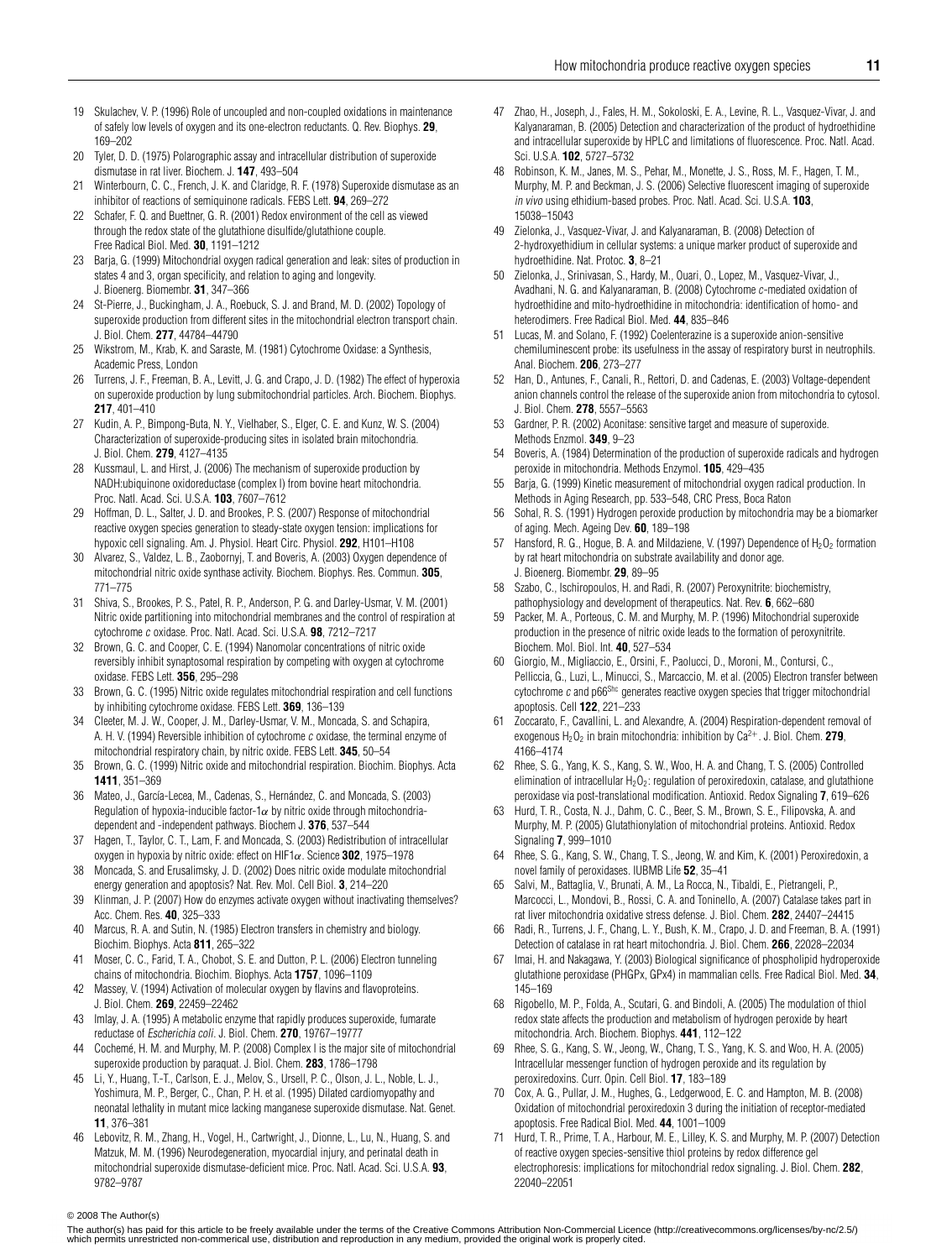- 72 Holmgren, A. (1985) Thioredoxin. Annu. Rev. Biochem. **54**, 237–271
- 73 Hurd, T. R., Filipovska, A., Costa, N. J., Dahm, C. C. and Murphy, M. P. (2005) Disulphide formation on mitochondrial protein thiols. Biochem. Soc. Trans. **33**, 1390–1393
- 74 Rydström, J. (2006) Mitochondrial NADPH, transhydrogenase and disease. Biochim. Biophys. Acta **1757**, 721–726
- 75 Sazanov, L. A. and Jackson, J. B. (1994) Proton-translocating transhydrogenase and NAD- and NADP-linked isocitrate dehydrogenases operate in a substrate cycle which contributes to fine regulation of the tricarboxylic acid cycle activity in mitochondria. FEBS Lett. **344**, 109–116
- 76 Bienert, G. P., Moller, A. L., Kristiansen, K. A., Schulz, A., Moller, I. M., Schjoerring, J. K. and Jahn, T. P. (2007) Specific aquaporins facilitate the diffusion of hydrogen peroxide across membranes. J. Biol. Chem. **282**, 1183–1192
- 77 Bienert, G. P., Schjoerring, J. K. and Jahn, T. P. (2006) Membrane transport of hydrogen peroxide. Biochim. Biophys. Acta **1758**, 994–1003
- 78 Korshunov, S. S., Skulachev, V. P. and Starkov, A. A. (1997) High protonic potential actuates a mechanism of production of reactive oxygen species in mitochondria. FEBS Lett. **416**, 15–18
- 79 Lambert, A. J. and Brand, M. D. (2004) Superoxide production by NADH:ubiquinone oxidoreductase (complex I) depends on the pH gradient across the mitochondrial inner membrane. Biochem. J. **382**, 511–517
- 80 Hirst, J., Carroll, J., Fearnley, I. M., Shannon, R. J. and Walker, J. E. (2003) The nuclear encoded subunits of complex I from bovine heart mitochondria. Biochim. Biophys. Acta **1604**, 135–150
- 81 Sazanov, L. A. (2007) Respiratory complex I: mechanistic and structural insights provided by the crystal structure of the hydrophilic domain. Biochemistry **46**, 2275–2288
- 82 Sazanov, L. A. and Hinchliffe, P. (2006) Structure of the hydrophilic domain of respiratory complex I from Thermus thermophilus. Science **311**, 1430–1436
- 83 Hinkle, P. C., Butow, R. A., Racker, E. and Chance, B. (1967) Partial resolution of the enzymes catalyzing oxidative phosphorylation. XV. Reverse electron transfer in the flavin-cytochrome  $\beta$  region of the respiratory chain of beef heart submitochondrial particles. J. Biol. Chem. **242**, 5169–5173
- 84 Cadenas, E., Boveris, A., Ragan, C. I. and Stoppani, A. O. (1977) Production of superoxide radicals and hydrogen peroxide by NADH–ubiquinone reductase and ubiquinol–cytochrome <sup>c</sup> reductase from beef-heart mitochondria. Arch. Biochem. Biophys. **180**, 248–257
- 85 Hirst, J., King, M. S. and Pryde, K. R. (2008) The production of reactive oxygen species by complex I. Biochem. Soc. Trans. **36**, 976–980
- 86 Takeshige, K. and Minakami, S. (1979) NADH- and NADPH-dependent formation of superoxide anions by bovine heart submitochondrial particles and NADH–ubiquinone reductase preparation. Biochem. J. **180**, 129–135
- 87 Votyakova, T. V. and Reynolds, I. J. (2001)  $\Delta\psi$  –Dependent and -independent production of reactive oxygen species by rat brain mitochondria. J. Neurochem. **79**, 266–277
- 88 Kushnareva, Y., Murphy, A. N. and Andreyev, A. (2002) Complex I-mediated reactive oxygen species generation: modulation by cytochrome  $c$  and  $NAD(P)^+$ oxidation–reduction state. Biochem. J. **368**, 545–553
- 89 Liu, Y., Fiskum, G. and Schubert, D. (2002) Generation of reactive oxygen species by the mitochondrial electron transport chain. J. Neurochem. **80**, 780–787
- 90 Boveris, A., Oshino, N. and Chance, B. (1972) The cellular production of hydrogen peroxide. Biochem. J. **128**, 617–630
- 91 Seo, B. B., Marella, M., Yagi, T. and Matsuno-Yagi, A. (2006) The single subunit NADH dehydrogenase reduces generation of reactive oxygen species from complex I. FEBS Lett. **580**, 6105–6108
- 92 Chance, B. and Hollunger, G. (1961) The interaction of energy and electron transfer reactions in mitochondria. I. General properties and nature of the products of succinate-linked reduction of pyridine nucleotide. J Biol. Chem. **236**, 1534–1543
- 93 Krishnamoorthy, G. and Hinkle, P. C. (1988) Studies on the electron transfer pathway, topography of iron–sulfur centers, and site of coupling in NADH-Q oxidoreductase. J. Biol. Chem. **263**, 17566–17575
- 94 Cino, M. and Del Maestro, R. F. (1989) Generation of hydrogen peroxide by brain mitochondria: the effect of reoxygenation following postdecapitative ischemia. Arch. Biochem. Biophys. **269**, 623–638
- 95 Lambert, A. J. and Brand, M. D. (2004) Inhibitors of the quinone-binding site allow rapid superoxide production from mitochondrial NADH:ubiquinone oxidoreductase (complex I). J. Biol. Chem. **279**, 39414–39420
- 96 Liu, S. S. (1997) Generating, partitioning, targeting and functioning of superoxide in mitochondria. Biosci. Rep. **17**, 259–272
- 97 Lambert, A. J., Buckingham, J. A., Boysen, H. M. and Brand, M. D. (2008) Diphenyleneiodonium acutely inhibits reactive oxygen species production by mitochondrial complex I during reverse, but not forward electron transport. Biochim. Biophys. Acta **1777**, 397–403
- 98 Lambert, A. J., Buckingham, J. A. and Brand, M. D. (2008) Dissociation of superoxide production by mitochondrial complex I from NAD(P)H redox state. FEBS Lett. **582**, 1711–1714
- 99 Iwata, S., Lee, J. W., Okada, K., Lee, J. K., Iwata, M., Rasmussen, B., Link, T. A., Ramaswamy, S. and Jap, B. K. (1998) Complete structure of the 11-subunit bovine mitochondrial cytochrome  $bc_1$  complex. Science **281**, 64–71
- 100 Turrens, J. F., Alexandre, A. and Lehninger, A. L. (1985) Ubisemiquinone is the electron donor for superoxide formation by complex III of heart mitochondria. Arch. Biochem. Biophys. **237**, 408–414
- 101 Zhang, L., Yu, L. and Yu, C. A. (1998) Generation of superoxide anion by succinate–cytochrome <sup>c</sup> reductase from bovine heart mitochondria. J. Biol. Chem. **273**, 33972–33976
- 102 Rich, P. R. and Bonner, W. D. (1978) The sites of superoxide anion generation in higher plant mitochondria. Arch. Biochem. Biophys. **188**, 206–213
- 103 Grigolava, I. V., Ksenzenko, M., Konstantinob, A. A., Tikhonov, A. N. and Kerimov, T. M. (1980) Tiron as a spin-trap for superoxide radicals produced by the respiratory chain of submitochondrial particles. Biochemisty (Moscow) **45**, 75–82
- 104 Muller, F. L., Liu, Y. and Van Remmen, H. (2004) Complex III releases superoxide to both sides of the inner mitochondrial membrane. J. Biol. Chem. **279**, 49064–49073
- 105 Forman, H. J. and Azzi, A. (1997) On the virtual existence of superoxide anions in mitochondria: thoughts regarding its role in pathophysiology. FASEB J. **11**, 374–375
- 106 Starkov, A. A., Fiskum, G., Chinopoulos, C., Lorenzo, B. J., Browne, S. E., Patel, M. S. and Beal, M. F. (2004) Mitochondrial  $\alpha$ -ketoglutarate dehydrogenase complex generates reactive oxygen species. J. Neurosci. **24**, 7779–7788
- 107 Tretter, L. and Adam-Vizi, V. (2004) Generation of reactive oxygen species in the reaction catalyzed by α-ketoglutarate dehydrogenase. J. Neurosci. **24**, 7771–7778
- 108 Bunik, V. I. and Sievers, C. (2002) Inactivation of the 2-oxo acid dehydrogenase complexes upon generation of intrinsic radical species. Eur. J. Biochem. **269**, 5004–5015
- 109 Eaton, S. (2002) Control of mitochondrial β-oxidation flux. Prog. Lipid Res. **41**, 197–239
- 110 Forman, H. J. and Kennedy, J. (1976) Dihydroorotate-dependent superoxide production in rat brain and liver: a function of the primary dehydrogenase. Arch. Biochem. Biophys. **173**, 219–224
- 111 Koza, R. A., Kozak, U. C., Brown, L. J., Leiter, E. H., MacDonald, M. J. and Kozak, L. P. (1996) Sequence and tissue-dependent RNA expression of mouse FAD-linked glycerol-3-phosphate dehydrogenase. Arch. Biochem. Biophys. **336**, 97–104
- 112 Drahota, Z., Chowdhury, S. K., Floryk, D., Mracek, T., Wilhelm, J., Rauchova, H., Lenaz, G. and Houstek, J. (2002) Glycerophosphate-dependent hydrogen peroxide production by brown adipose tissue mitochondria and its activation by ferricyanide. J. Bioenerg. Biomembr. **34**, 105–113
- 113 Tretter, L., Takacs, K., Hegedus, V. and Adam-Vizi, V. (2007) Characteristics of  $\alpha$ -glycerophosphate-evoked H<sub>2</sub>O<sub>2</sub> generation in brain mitochondria. J. Neurochem. **100**, 650–663
- 114 Miwa, S., St-Pierre, J., Partridge, L. and Brand, M. D. (2003) Superoxide and hydrogen peroxide production by Drosophila mitochondria. Free Radical Biol. Med. **35**, 938–948
- 115 Guzy, R. D., Sharma, B., Bell, E., Chandel, N. S. and Schumacker, P. T. (2008) Loss of the SdhB, but not the SdhA, subunit of complex II triggers reactive oxygen species-dependent hypoxia-inducible factor activation and tumorigenesis. Mol. Cell. Biol. **28**, 718–731
- 116 Hanukoglu, I. (2006) Antioxidant protective mechanisms against reactive oxygen species (ROS) generated by mitochondrial P450 systems in steroidogenic cells. Drug Metab. Rev. **38**, 171–196
- 117 Hanukoglu, I., Rapoport, R., Weiner, L. and Sklan, D. (1993) Electron leakage from the mitochondrial NADPH–adrenodoxin reductase–adrenodoxin–P450scc (cholesterol side chain cleavage) system. Arch. Biochem. Biophys. **305**, 489–498
- Brand, M. D., Affourtit, C., Esteves, T. C., Green, K., Lambert, A. J., Miwa, S., Pakay, J. L. and Parker, N. (2004) Mitochondrial superoxide: production, biological effects, and activation of uncoupling proteins. Free Radical Biol. Med. **37**, 755–767
- 119 Starkov, A. A. and Fiskum, G. (2003) Regulation of brain mitochondrial  $H_2O_2$  production by membrane potential and NAD(P)H redox state. J. Neurochem. **86**, 1101–1107
- 120 Chandel, N. S., Maltepe, E., Goldwasser, E., Mathieu, C. E., Simon, M. C. and Schumacker, P. T. (1998) Mitochondrial reactive oxygen species trigger hypoxia-induced transcription. Proc. Natl. Acad. Sci. U.S.A. **95**, 11715–11720